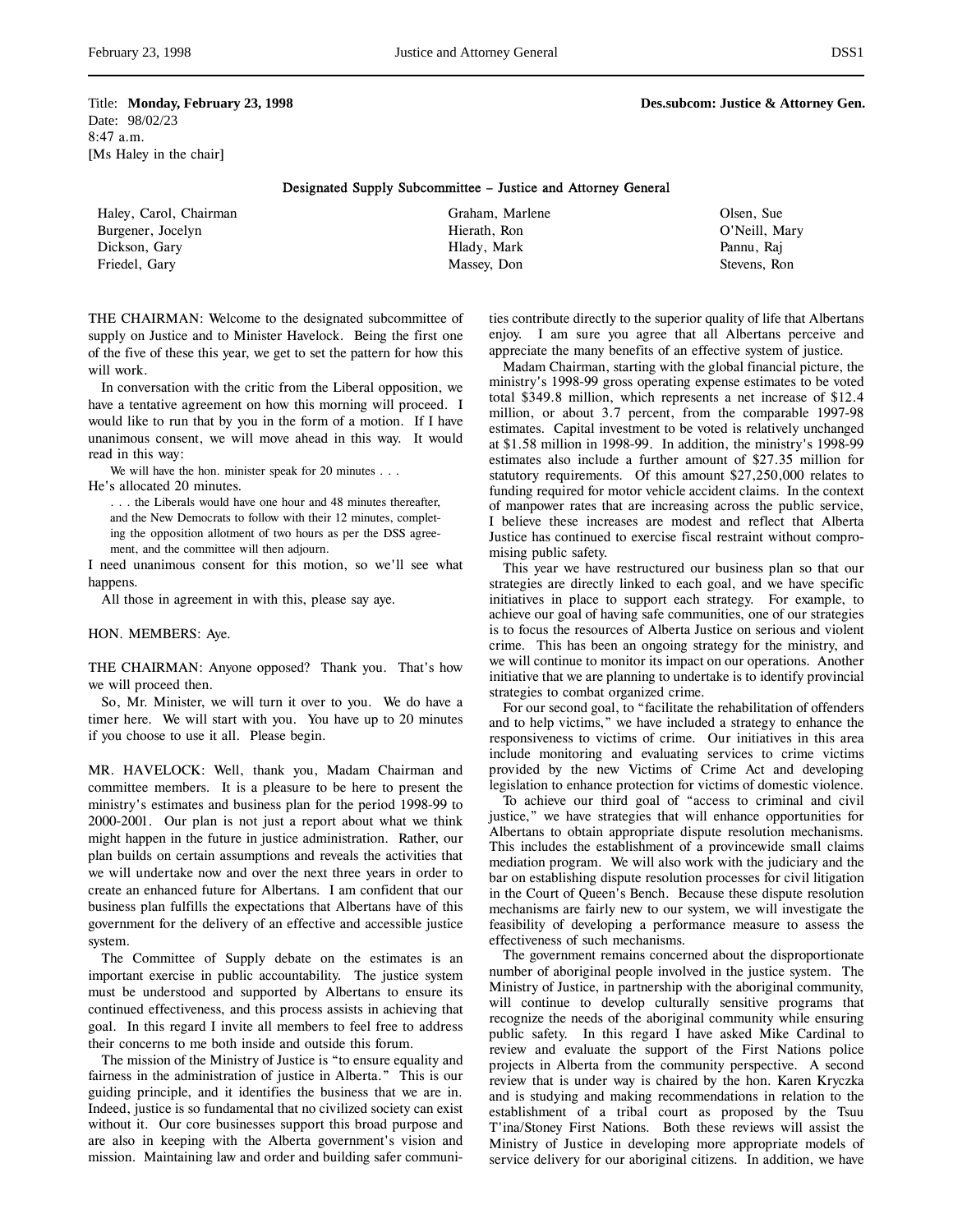developed other initiatives relating to aboriginals in the court system and their involvement in the administration of criminal justice. In the coming year we will also work with the Canadian Centre for Justice Statistics to develop an appropriate indicator that represents aboriginal involvement in the criminal justice system.

Our business plan for 1998-99 to 2000-2001 includes the goal "to ensure access to justice services for persons in need." This goal is met by providing maintenance enforcement services, Public Trustee services, victims' assistance, and support for legal aid. In the coming year we intend to increase public awareness and meet with community groups and stakeholders and pursue innovative approaches to service delivery.

In the Public Trustee's office we will extend our service to include the administration of government benefits for dependent persons having nominal assets and who are in need of trusteeship, while streamlining the administrative and financial process of estate administration.

Members are also aware of the MLA review committee on the maintenance enforcement program and child access chaired by my colleague the hon. Marlene Graham. I am looking forward to receiving her committee's recommendations and reviewing them for implementation over the next few years.

Our last goal is "to provide effective legal services to the Government of Alberta." We achieve this goal by providing legal advice to government, representing client departments and Crown agents in litigation and other dispute resolution processes, and providing advice in lawmaking and drafting of policy and legislation. In the next year we will support the government's regulatory review plan and work with our client ministries to ensure our services remain at a high level.

Each of our strategies is designed to meet our goals. If they do not accomplish that objective, we will know from the results of our performance measures and we will restructure our operations accordingly.

There is another matter that is not in our business plan that I would like to discuss, the Justice Summit I recently announced. I believe this important initiative will go a long way in improving the administration of justice in Alberta. The reason the Justice Summit was not included in our business plan was that in the fall of this year and after our plan had been completed for the standing policy committee review, we completed a survey of public opinion about the administration of justice in the province and were disturbed to find that the low degree of public satisfaction in the justice system evidenced in earlier polls continued unabated.

I have spoken publicly about my concerns, but to reiterate some of the major findings both in our survey and in a recent Angus Reid survey, there was poor public confidence in ratings of the courts, prison, parole, and young offender systems. Forty-seven percent of Albertans were not satisfied with the job that Alberta Justice was doing. While 73 percent felt that the criminal justice system makes the right decisions about guilt and innocence, only 25 percent felt that sentences matched the crime, and fewer than 20 percent indicated that individuals convicted of a crime spent enough time in jail. And despite five consecutive years of decreases in measured crime, 90 percent of Albertans thought crime levels in their communities had either remained constant or increased over the past several years.

Accordingly, I have initiated a process that will lead up to a Justice Summit sometime in early 1999. The summit will examine public confidence in the justice system, victim rights and involvement in the justice system, youth crime, policing, aboriginal justice, barriers to justice, and other issues raised in our discussion.

I will be chairing a steering committee establishing the summit, and it will consist of members representing the bar, police, aboriginal and Métis organizations, and government. Our judicial colleagues have generously offered to act as a resource to the summit. I have available for you copies of the summit terms of reference if you so wish.

### 8:57

A crucial part of this summit is the involvement of Albertans from outside the justice community. In order for the summit to be successful, it is important that all Albertans have an opportunity to voice their concerns regarding the administration of justice. Accordingly, in preparation for the summit a consultation document will be developed and distributed to enable Albertans to familiarize themselves with the issues and express their views. I have asked my colleague the hon. Richard Magnus to chair an allparty committee of MLAs to travel the province to identify the concerns of the public and make constructive recommendations towards improving the justice system. It is expected that the public, along with key stakeholders, will play an important role in determining the eventual format and issues of discussion at the summit.

While the relatively modest cost of this review has not been specifically identified in the business plan, it is anticipated that the benefits of this approach will far outweigh these costs and will result in useful changes in the administration of justice that will be reflected in subsequent business plans.

Madam Chairman, in closing, I am aware that we have a responsibility for a critical public trust. The ministry is committed to a process of improving services to the public. I believe our approach in the coming year exemplifies this commitment. Along with the Justice Summit, I am confident that this process of renewal is well represented in the estimates and business plan for 1998-99 to 2000-2001.

I would now welcome questions from the committee and take the opportunity to address any issues or concerns my colleagues may have concerning the ministry. I should note that for any questions I can't answer here this morning, a response will be forwarded to you as soon as my staff and I can put one together.

So thank you for your time.

### THE CHAIRMAN: Thank you, Mr. Minister.

Our first questioner will be the Justice critic, Sue Olsen. Just for clarification, while you're going through your questions – you have a block of 20 minutes, and then it will switch to Mr. Dickson – my question to you is: do you want the minister to answer you while you're questioning? Do you want to have basically a conversation directed through the chair, or would you rather ask all of your questions and then have the minister have an opportunity to answer?

MS OLSEN: I'd rather ask all of my questions so he's able to answer them. No. I'll ask my questions, and then if you want to answer them when we're done, I think that's what we did last year.

MR. HAVELOCK: Yes.

THE CHAIRMAN: Yes, it is. I just wanted to make sure we did it in a way that you were comfortable with.

MS OLSEN: That would be great.

MR. HAVELOCK: One small favour though. Don't ask them in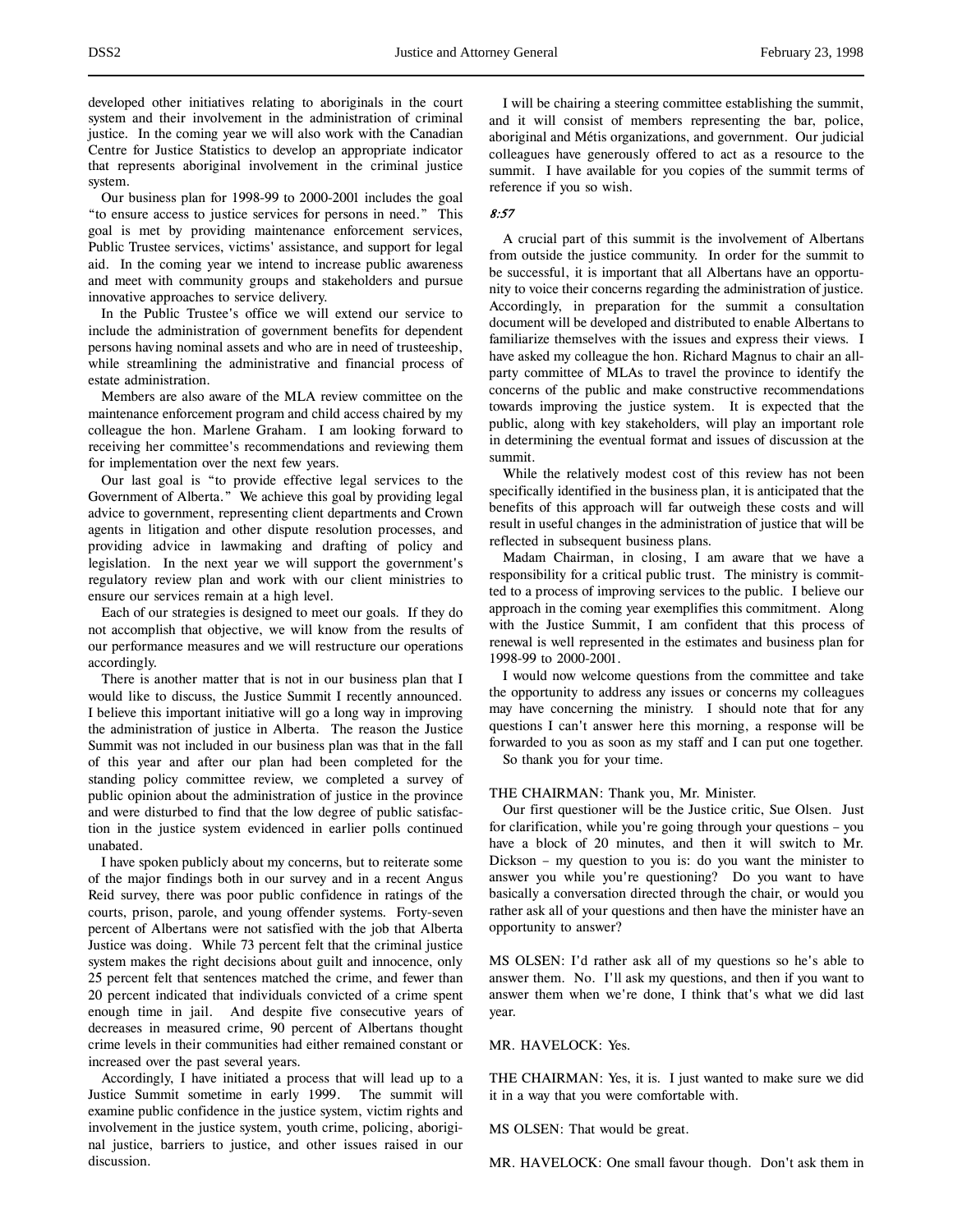THE CHAIRMAN: I could really get into that, but I'll just let it go with that "cumbersome" word.

MS OLSEN: Do we want to have that conversation, Madam Chairman?

THE CHAIRMAN: It's probably not a great idea.

MS OLSEN: No. That's fine.

MR. HAVELOCK: Well, I'll do whatever you want.

THE CHAIRMAN: Okay; we'll begin. Thank you.

MS OLSEN: I'd like to thank the minister and his colleagues for agreeing to our two hours. I know it would be a little cumbersome to sit here for four hours. So we'll fire away.

I guess the first thing I want to discuss is the justice review and the Judicial Selection Process Review Committee. I'm to understand it's not part of this budget and it's not in this particular document. I'm just wondering: what are the anticipated costs, and what is the process? In terms of public consultation, what will the consultation document look like? Are you looking at sending out information in relation to the justice system by way of a questionnaire, a survey? I'd be interested if the minister would look at the deliberative democracy process, which would be an extremely valuable tool, and that process allows for a survey to go out to get the input of the public. In those communities where we meet, the public would bring their document plus you would have a panel of experts in different areas, give them information and then break down into groups, come back at the end of the day, so to speak, and have them do the survey again and see what changes. I think that would be a great way to help work through some of the issues.

A concern I have. You talked about the people that have been appointed to the steering committee. Although there's First Nations representation through the Métis community and through the reserves, there are no urban aboriginal groups represented, and there are two large groups operating in Edmonton and Calgary from the urban aboriginal perspective that would probably be of value to this committee. I also want to note the absence of the Crown Attorneys Association, the Criminal Trial Lawyers Association, groups such as the Social Planning Council. I noticed on page 283 of Agenda for Opportunity that you want to "foster a multi-disciplinary justice system." Part of that would also be balancing the steering committee with people from places such as the Social Planning Council. When I talk about where is the community representation, I'm not talking about the public input; I'm talking about grassroots representation from the larger centres, the Edmonton Federation of Community Leagues. Calgary also has a similar system where there may also be some folks with some good input or at least representing sort of the grassroots community levels. So those are some of the concerns I have in terms of the review.

The key measures by the department use surveys which are conducted by the department, and I'm just wondering if we can see a copy of the survey which is used so that we can see the exact wording of every question that is asked and the answers participants are required to pick from.

Also, looking at the key measures in terms of the number of

Alberta communities participating in justice initiatives, you have a target number of 200. Does that refer to 200 separate communities, or are there communities involved in a number of different initiatives within one community? Are we counting communities twice, or are we counting the initiatives separately? If you could clarify that.

I am pleased to see a couple of the key performance measures. One of my concerns last year was that they didn't seem to target the broad perspective, and I'm happy to see there have been some changes made there.

We'll move to the income statements. Over \$24 million in transfers from the federal government. What are the five largest transfers received from the federal government? What are their amounts, and what would they be for? The income statement estimates for maintenance enforcement will bring \$10 million in '98-99. Does this sum represent money that is being paid over to recipients, or is this all money that goes into general revenue? And what is the percentage collected by maintenance enforcement that's paid directly to the recipients?

MR. HAVELOCK: Do you want me to answer some now?

MS OLSEN: Sure, if you want to take a couple of minutes and do that.

MR. HAVELOCK: It might take more than a couple of minutes, but I'll try. The judicial review committee: we anticipate the cost to be minimal. They haven't been split out in the budget itself. Do you have a specific number?

## UNIDENTIFIED SPEAKER: No.

#### MR. HAVELOCK: No. Okay.

With respect to the public consultation associated with it, it really is up to the committee to determine how they wish to approach it. I know they have recently run some ads in the paper. I don't believe they will be looking at it from a deliberative democracy perspective, and I'm not entirely sure whether they will be putting together a survey or not, but I will tell you that the intention is not to send out the committee much like we're intending to do for the Justice Summit. Nevertheless, I fully anticipate that there will be a good response. It's been an issue that's generated quite a bit of public discussion. I'm also relying on all members of the Legislature to ensure that they get out to their community members that this review is ongoing, and if they wish to have some input, then by all means do so. But it is not as elaborate or as expensive or as extensive as what we intend to do for the Justice Summit.

## 9:07

Regarding the summit and the steering committee, that's a good comment you make about urban aboriginal groups. The difficulty we were faced with on the steering committee was trying to keep it to a level that was manageable from a number of perspectives. I fully anticipate that through the working committee where there will be an aboriginal designate, if members of the urban aboriginal communities wish to have some input, they can feed in that way quite directly.

The Criminal Trial Lawyers Association and the Crown Attorneys Association. The former I think will be adequately represented by the Law Society and the CBA because they'll speaking on behalf of all lawyers, and again, they can feed in through the working committee and put their input in. The Crown attorneys will be, again, I think represented adequately the by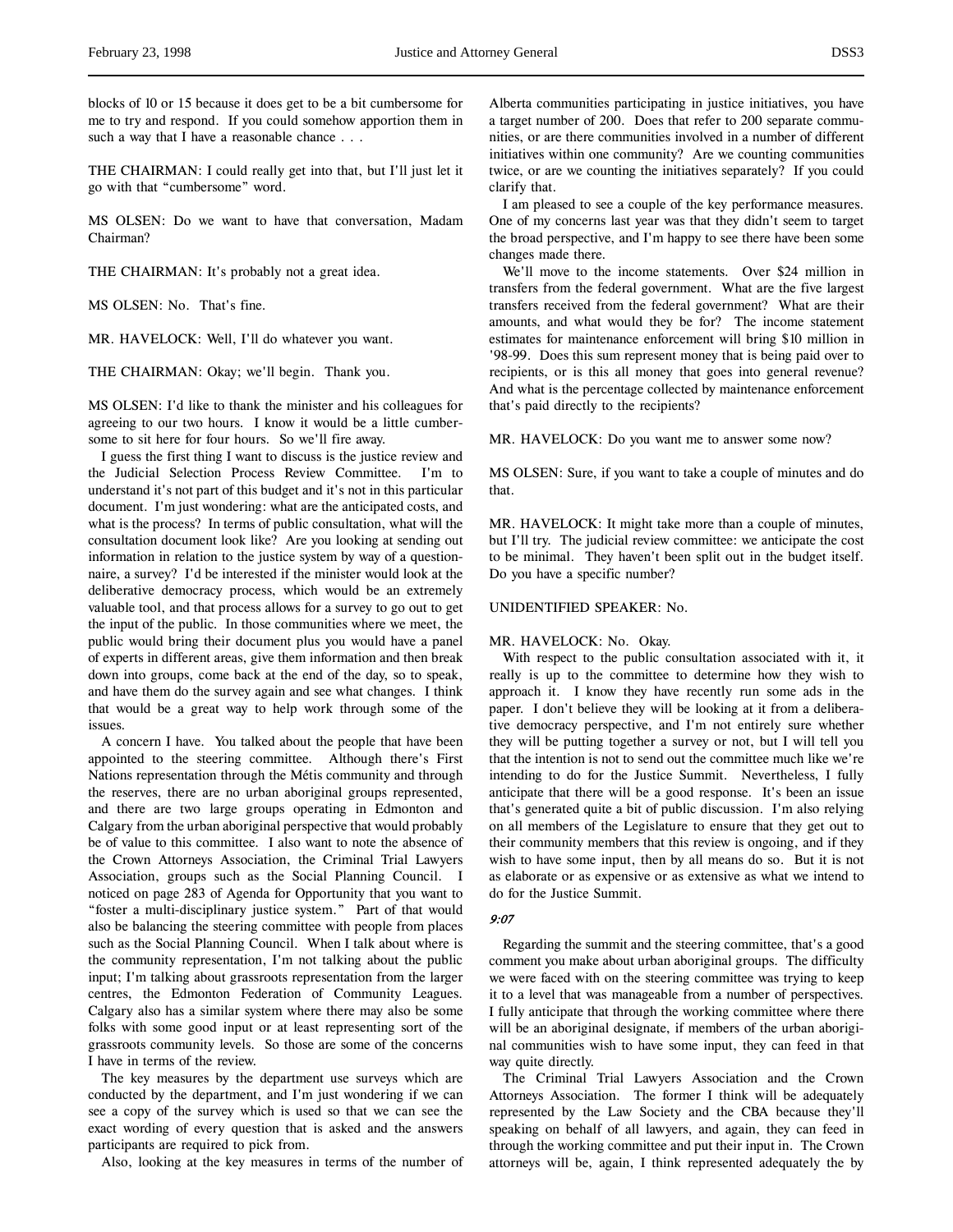department, and I'm well aware of the position the Crown attorneys have on a number of issues, so I don't believe their input will be missed. We're looking forward to it in fact.

The Social Planning Council, some of the other groups, the grassroots: again, we tried to set up a working committee where input can be received even outside of the public consultation, which I believe you'll be involved with. So I feel there's going to be ample opportunity for people to prepare and put in and for us to evaluate it appropriately.

You asked about the survey. We actually did release the results of the last justice survey at the CBA speech I made in January, where we announced the summit. In fact, I think I distributed a copy of the speech and the entire package to all members of the Legislature, so you may have that already. If not, we can certainly get you another copy. I don't believe we have any other surveys that we do other than that one. Is that correct?

DR. PETRUK: This other one.

MR. HAVELOCK: We are doing some other work, for example, with the maintenance enforcement program committee. They are doing a survey, and the intention is for that document to be made public. The committee looking at aboriginal policing: the report is still being worked on, so that will likely be public also.

Your concern about the 200 community initiatives. Those are 200 different initiatives. Now, there may be five initiatives in one community, but that's the way we're counting them.

The transfers from the feds. I have that somewhere here. We received approximately 6 and a half million dollars for legal aid. They do support a portion of the legal aid associated with criminal charges. Child support guidelines: \$1,955,000. Exchange of services for corrections: we take care of a lot of prisoners on behalf of the federal government. That's a little over \$3 million. The federal firearms program fees are about \$720,000. [interjection] Oh, the cost sharing. That's right, yeah. There is also cost sharing with the young offenders of around \$12 million, which is mostly there, which is, I might add, significantly less than the 50 percent which they committed two years ago to fund in this province. The Young Offenders Act agreement is expiring, and what we have done is put in the budget 90 percent of what we received before. We're just being conservative, because of course we're experiencing federal government downloading their problem on to us at the provincial level. So perhaps you could talk to your colleagues in Ottawa about that.

The MEPs. The information I have here is that the \$10 million is what we get through subrogated claims when we're covering off for the individuals who are collecting welfare. When we get the \$10 million in, we simply keep that and offset it against what we have paid to those recipients.

### MR. McCRANK: That's per year.

MR. HAVELOCK: Okay. We are looking at about \$100 million per year, then, that we are collecting from creditors, and about 70 percent of the files that we have open have received funds in the last 90 days.

MS OLSEN: Okay. We'll move on to support services. In the '96-97 budget there was no money budgeted for the internal audit which had been conducted one of the five preceding years. When the annual report came out for that year, however, it indicated that \$312,000 had been spent on an internal audit. Is this budget there again? There's no internal audit line. So how much is budgeted for '98-99 for the internal audit and which vote is it

included under, and will we be able to review the completed audit?

If you go to lines 1.0.6 and 1.0.7, when the '97-98 budget came out, there was \$3 million budgeted for financial services and \$751,000 budgeted for corporate support services.

MR. HAVELOCK: Excuse me. Because I'm trying to follow the numbers, if you could point me to the pages, it would be a little easier for me.

MS OLSEN: I made a little chart for me.

MR. HAVELOCK: You have your own special chart? If you could refer to the document I'm working from, that would be quite helpful.

MS OLSEN: Lines 1.0.6 and 1.0.7.

MR. HAVELOCK: I'm sorry. What was the question? I managed to get your corporate services question down.

MS OLSEN: Okay. We'll start again here. When the '97-98 budget came out, there was \$3 million budgeted for financial services and \$751,000 budgeted for corporate support services. In the right-hand column of this budget you indicated that the comparable '97-98 budget for financial services and corporate services was \$2.9 million and \$911,000 respectively. This has the effect of making it appear that every vote under program 1 has decreased. Why was \$160,000 apparently switched from financial services to corporate services? What does this \$160,000 pay for?

Move to program 3, legal services.

MR. HAVELOCK: Sorry. You're where again now?

MS OLSEN: Program 3. I noticed there was no increase for the law reform commission.

MR. HAVELOCK: Right. We just signed I think a five-year arrangement at the same level of funding. They did ask for more.

#### MS OLSEN: I'm sure.

Okay. The budget for Legislative Counsel has been increased by a bit, over \$100,000. Will any of this increase be directed towards improving the salaries of Legislative Counsel in accordance with the recommendations of the Price Waterhouse report? What percentage of the Legislative Counsel have received raises since that report came out, and what is the average raise received?

The budget for the civil law division on line 3.3 is over a million more than budgeted for in '97-98. How much of this million dollar increase will be directed towards improving the salaries of the division's lawyers to comply with the recommendations of the Price Waterhouse report? What percentage of the lawyers have received raises, and what was the average raise received? How many lawyers are currently working in this division, and what is their average salary? How many of these lawyers have more than five years' experience at the bar?

MR. HAVELOCK: Would you like me to maybe answer some of these now?

MS OLSEN: I'll give you two more. How much of this budget will be used to contract outside private legal counsel to provide opinions to the government and represent the government legal disputes? How much of this budget is slated for the gun control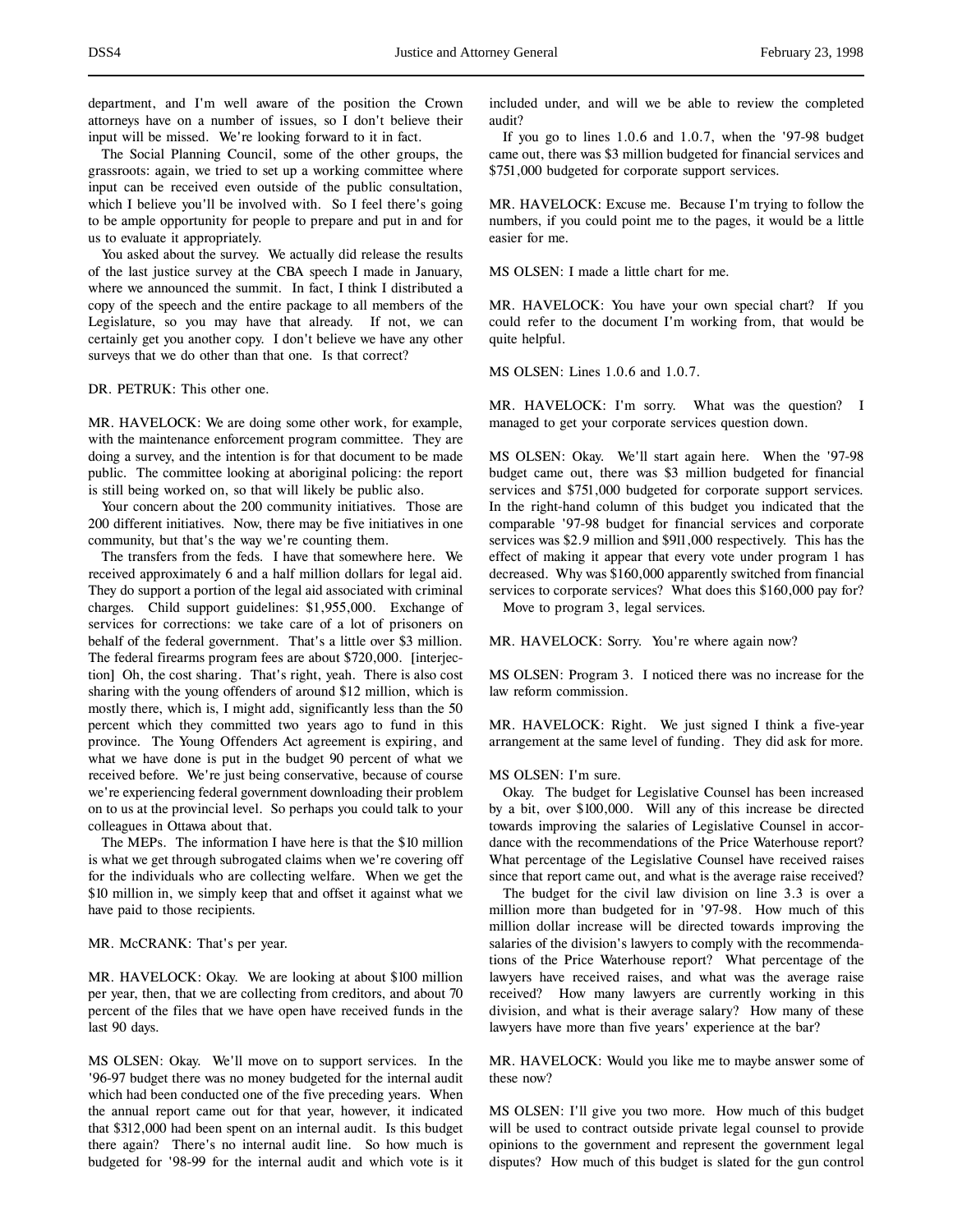challenge, and how much is targeted for the prisoner voting challenge?

### MR. HAVELOCK: Good try.

MS OLSEN: Well, we never quit asking.

THE CHAIRMAN: If I could just interrupt for one second. I wanted to let you know that there are four minutes left of this first 20-minute block, so try and keep your answers to that.

# 9:17

### MR. HAVELOCK: That's just fine. Okay.

Getting back to the \$312,000 for the internal audit, that has been moved to part of the corporate support. It doesn't turn up as a separate entry. The internal audit is just that. It's internal and we examine how we are operating. We will not be releasing that publicly. The \$160,000 which you mentioned was again a transfer of costs associated with the internal audit, and that represented three positions.

Legislative Counsel, which you mentioned: virtually all the increase there relates to increases in salary. What I'll have to do is have compiled for you the number of people that have received an increase and, so long as it's something that I feel comfortable releasing publicly, the average increase also, just because of the sensitivity associated with negotiations.

Item 3.3.3: virtually all of that increase is again as a result of Price Waterhouse. In fact if you look at the general increases throughout legal services, it's all virtually related to us implementing Price Waterhouse.

The outside counsel question regarding the budgeted amount: it is less than a million at this stage. Okay. It's not separately identified. What would it fall under? It would be under criminal justice generally, just the general prosecutions for example?

#### UNIDENTIFIED SPEAKER: Just general prosecutions.

#### MR. HAVELOCK: And the civil also would be. Okay.

With respect to your specific question regarding the costs associated with the firearms control and some of the other questions you've asked in the past both publicly and here, I am not prepared to disclose what we spend on specific files when we retain outside counsel. Part of the problem is that if we waive privilege with respect to the fees, it may be interpreted as we're waiving privilege with respect to other portions of the case. I was anticipating you asking that question, and I anticipated giving the same answer I gave last year.

MS OLSEN: That's okay, as long we ask and you answer.

MR. HAVELOCK: That's right.

MS OLSEN: Okay. I just want to talk . . .

THE CHAIRMAN: One minute.

MS OLSEN: One minute? Time to trial. I'll get back to that.

MR. HAVELOCK: Okay.

MS OLSEN: I'll let my colleague here carry on.

MR. DICKSON: Thanks very much, Madam Chairman. Good morning, Mr. Minister. You have focused a lot in the time

you've been minister on your concern about lack of public confidence in the system. I'm wondering whether you're prepared to invest some of the resources of your department or provide some leadership in terms of giving Albertans more information about their legal system. We've known for at least 20 years – there's a criminologist named Dr. Tony Doob at U of T, who's done lots of work that demonstrates that most Canadians still get their information about their justice system through American TV programs. We know that to the extent that it would appear people are fearful, it drives a whole set of other expectations and demands.

So I'm wondering, Mr. Minister, what responsibilities you see that you ought to take as the Justice minister in this province, and I'm wondering whether you're prepared to follow some of the initiatives that have been adopted by Perrin Beatty or Bob Kaplan when they were Solicitors General nationally, Ian Scott when he was the Attorney General in Ontario. Each of these ministers had at different times made commitments in terms of public information campaigns simply to try and give Albertans more accurate base information about the way particularly the criminal justice system operates.

We find that certainly in the area of young offenders and in the area of sentencing, people are often responding to misinformation, and we have some very substantial myths that continue to be perpetuated. My general question is: what responsibility, Mr. Minister, do you take for trying to address some of those myths, and what concrete steps or plans do you have to address some of those things?

Now, I think we've provided Mr. McCrank with a copy of some of the key questions that we're going to be asking, but I'd just alert Mr. McCrank . . .

### MR. HAVELOCK: Is he going to answer them?

MR. DICKSON: We were sure you were going to be able to share with your deputy, Mr. Minister, and we knew you wanted to focus all of your attention on the solid questions you're being asked, so we didn't want to distract you.

I'm interested in the further position of the department with respect to the proposal that's been put to you before; that is to have a video record of trials so that the Court of Appeal has the benefit not only of the written transcript but now, because technology permits, also is provided a video record. Now, I've raised that with you before. I'm not talking about public television of court proceedings. This is an item that's been raised by some senior lawyers in Calgary, well experienced in civil litigation. Their argument to me has been – and I find it a persuasive one – that it may do a lot in terms of in fact strengthening appellate decisions to have the video record available. My question would be: is your department prepared to undertake that, at least on a pilot project basis, to determine the extent to which it may be helpful?

Also I notice in just looking at the latest notice I got from the Law Society that effective April 1 Rules of Court are going to be produced and circulated by the Queen's Printer. I'm wondering what sort of cost saving or impact that has on your budget now that the Rules of Court are being produced by the Queen's Printer and not by the Justice department. I know they're going to be available via the Internet. So my question would be: is there going to be a cost to people accessing Rules of Court through that medium?

Now, with respect to elements 3.4.3., 3.4.4, 3.4.5, I've been impressed, Mr. Minister, with the 1994 report of the Ghiz-Archibald commission that looked at how you establish genuinely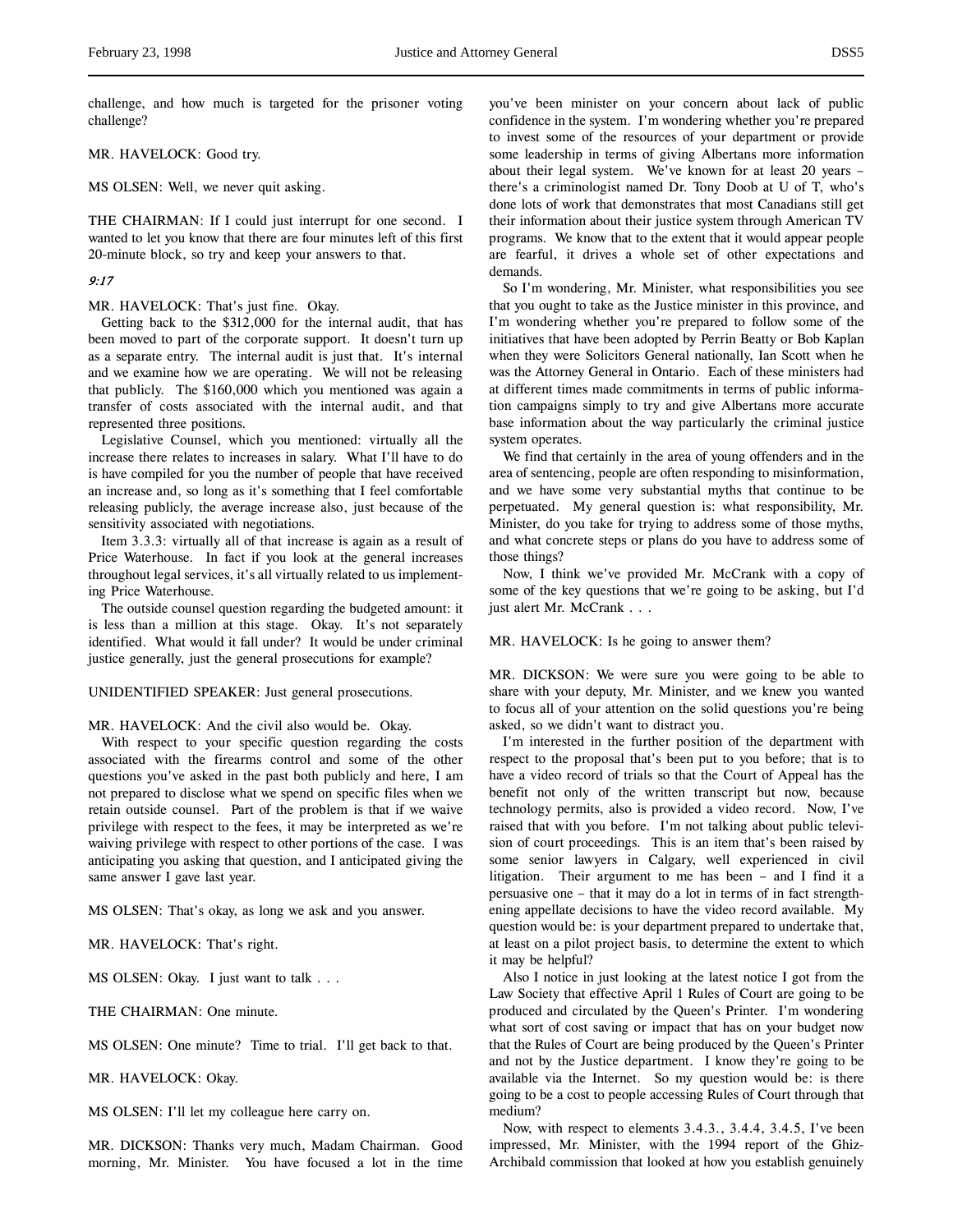independent prosecutions. I'm interested in the Nova Scotia model that has existed since 1990, where in fact they've made their prosecution branch more independent and, in fact, their independent prosecutor can only be removed by motion of the Assembly in that jurisdiction for cause. I know the view of your predecessor on that issue, but I raise it with you because I think once again this speaks to public confidence. I'd like to know whether Alberta is contemplating that sort of move with respect to a more independent director of public prosecutions, and if not, why not?

I wanted to raise another specific item. There is a trial decision that's cited in the 1994 Alberta Law Reports, third edition, page 65. It's Duncan estate and Baddeley. I think there's an appeal pending; I don't know whether it's come down. It addresses the whole question under a claim under our fatal accidents legislation, the extent to which a claim in tort for future earnings should or ought to survive the death of a victim. It seems to me, Mr. Minister, that there's an important public policy consideration here. As somebody who's always believed that it's the Legislature that ought to set public policy decisions, not the courts, I'm interested in whether there's any current expectation of a legislative initiative to address that very fundamental public policy question of the extent to which that kind of action should survive a victim's death.

Now, Mr. Minister, with respect to court services, I've got a number of questions.

MR. HAVELOCK: This seems like a reasonable bundle. Can I respond to what you've asked thus far?

#### MR. DICKSON: Certainly.

MR. HAVELOCK: Okay. With respect to public confidence in the system, there's no question: I feel I have a very important role to play and a key role to play, not only myself but everyone around this table. The courts also have a role to play. Lawyers do too. In fact, I had lunch with the Chief Justice not too long ago, and we discussed this very issue. I suggested to her that – and she was very receptive to getting out there to the extent she can and pointing out to people what's good about the system and how it's working.

#### 9:27

The fundamental reason that the summit was called was to address the issue of public confidence, and I see it not only being an information-gathering process but an information-dissemination process. We are going to be producing a document so we can get out to Albertans specific information and accurate information on how the system is working. So we see it as not only information gathering but educational. It may well be that some ideas come out of the summit which can further enhance the process so we can continue to ensure that we get information out. To me the summit is critical and this is one of the reasons that we decided to hold it, so I do take that responsibility seriously.

Video record of trials. Thus far we have not had a strong expression of interest from the courts on that. I will indicate that getting it started would be expensive, but we'll certainly take a look at it and review it. I will tell you that it's not included in this budget, so if we were to consider doing it, it would have to be next year.

The Rules of Court being circulated by Queen's Printer, the cost savings accruing to us through that: we'll have to get back to you on that.

The Ghiz report, independent prosecution. I'll throw this out

for consideration. While it can enhance public confidence, I don't believe that in this province we have had a concern with respect to how prosecutions are being handled. As you know, I am ultimately responsible for prosecutions as Attorney General. Nevertheless, we'll watch how this program is implemented. I believe it's being implemented in Nova Scotia, you mentioned? If it makes some sense, we'll certainly take a serious look at it, because again that may well enhance public confidence. I don't want to refer everything to the summit, but you're raising some good ideas, and these are things which I think we can discuss down the road.

Duncan and Baddeley: that actually is being reviewed by the Law Reform Institute. We want to await their report, and we'll react according to that.

MR. DICKSON: Thanks for those responses, Mr. Minister.

If I can now refer you to the document I handed to your deputy a few moments ago. I've got some questions relative to program 2, court services, and I'm talking about element 2.1.5. There is a reporting question. In past years we had the sheriff, civil enforcement budget being split between the Calgary and Edmonton regions. Those are now gone, and we have \$497,000 budgeted under management services. If you can indicate the reason for combining those two: is it simply an accounting change? In fact we've got people moving from one office to the other.

Another question. I have corresponded with your office in the past. I have received some individual complaints from people aggrieved by something a private bailiff has done. I think it would be important to note how many complaints have been received in terms of the private bailiff service since that changed. [interjection] How many complaints have come to the attention of the sheriff's office, and then I guess how many of those have required some sort of remedial action, some intervention, some I suppose disciplinary response? It's sort of the ongoing question: what sort of monitoring is your department doing to determine the level of satisfaction people have in the private bailiff system? I note that that isn't one of your performance measurements, so I'm wondering on what other basis you assess that.

Moving to element 2.2.9, there's a curious thing in terms of the treatment of court operations at Canmore. It used to be included in court operations, southern region. In the '96-97 budget Canmore was moved to court operations, Calgary region. When the annual report for that year came out, Canmore had been moved back to the southern region. In this budget it's in the Calgary region. Why is the budget for Canmore placed under the Calgary region when the annual report places the actual expenditures under the southern region? Where can we expect those expenditures will appear in the next annual report? What, if any, effect does this accounting practice have on the day-to-day court operations in the community of Canmore?

Looking in the budget, I'm unable to find expenditures for the Judicial Council, so perhaps you can identify in which element we might find those.

There is a capital investment of \$1 million in the core business services plan. I'd be interested in terms of what that relates to, some particulars of that capital investment.

I have particular interest, Mr. Minister, in the role of your department in freedom of information hearings. These are hearings in front of Mr. Clark, the Information Commissioner. I'd be interested in you reporting publicly on the cost to Albertans of your unsuccessful intervention, your unsuccessful judicial review application. I'm not sure what the order number was, but it was an order made by Commissioner Clark related to a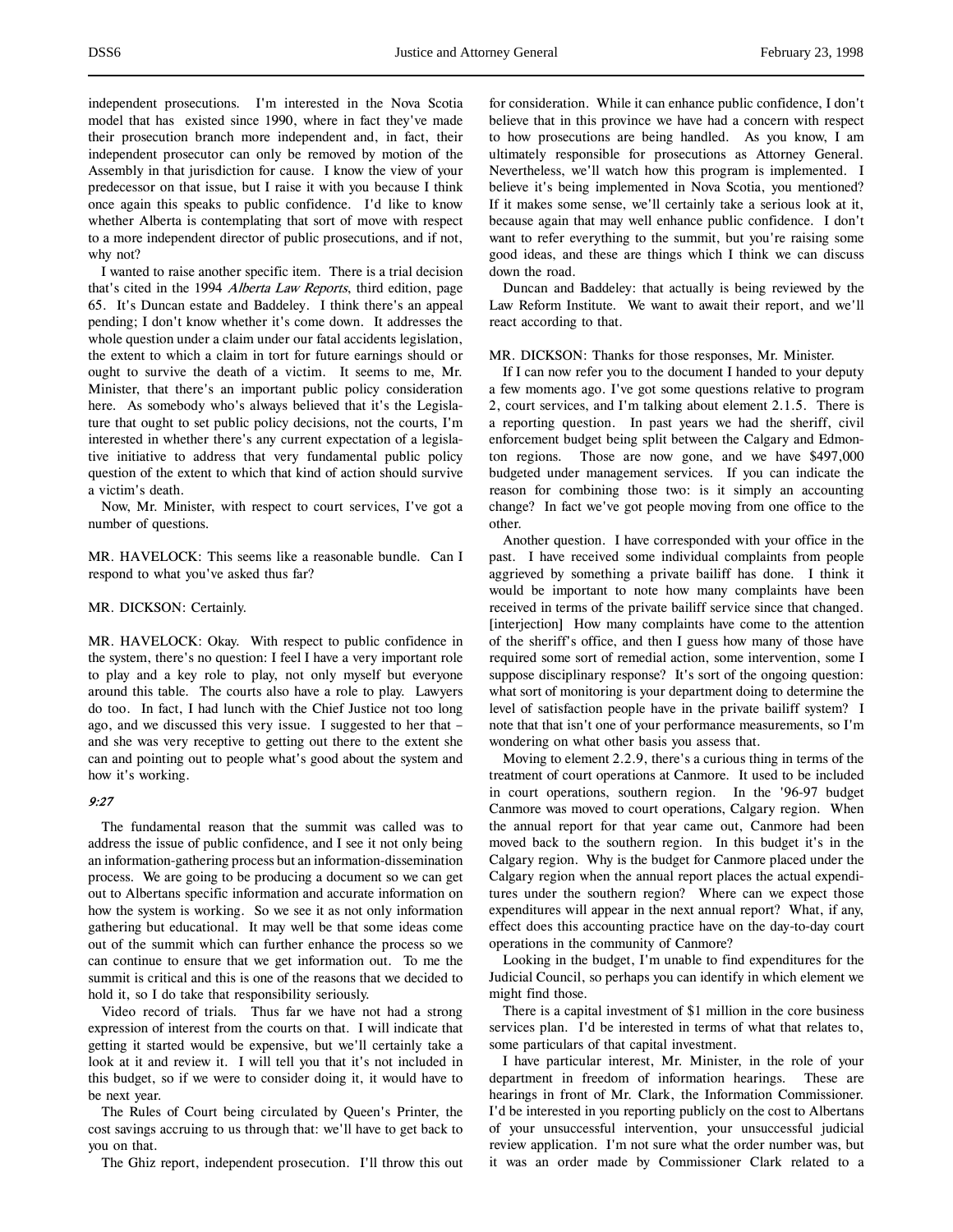correctional officer trying to access some records. Mr. Clark, as Information Commissioner, ordered that the information be provided. Your department undertook an unsuccessful judicial review application, so I'm asking you to tell Albertans what the cost was of that failed adventure.

Your department has been, I think it fair to say, very aggressive in making representations in inquiries before the Information Commissioner. I'm asking you to tell us what the cost has been of your department's intervention or representations in freedom of information inquiries in front of the commissioner. I can't think of an inquiry I've had anything to do with where there hasn't been very vigorous advocacy on behalf of your department by members of your civil law section. I'd be interested in terms of what kind of cost that translates to.

MR. HAVELOCK: Could I . . .

#### MR. DICKSON: Sure.

THE CHAIRMAN: Just before you start, Mr. Minister, I would like to caution everyone that we're here to discuss the estimates. So when we start getting farther adrift from those actual estimates, then we're off target. I just would ask for some caution and some discretion in the way the questions are worded and the way they're answered.

MR. HAVELOCK: I'll certainly exercise discretion in the way I answer.

THE CHAIRMAN: I know. I was counting on that.

MR. HAVELOCK: Your first question, relating to 2.1.5. We haven't received many complaints and we do monitor it, but what we'll have to do is get back to you with more specific information on that.

On 2.2.9, it's interesting you raised the question about Canmore, because I raised the very question yesterday of department officials. The answer, I would have to say, was probably not the best one I've ever heard. Nevertheless, we'll take . . .

MR. McCRANK: They didn't know.

MR. HAVELOCK: They didn't know. So we'll try and get you some further information on that.

You asked a question about – what was the one relating to expenditures in the Judicial Council? Okay. That's part of the Chief Judge's budget under 2.1.3. Can we break that out for them?

# MR. McCRANK: Sure.

MR. HAVELOCK: Okay; we'll get you the detail on that.

The million dollars under 2.1.2: that's basically for computer integration with CJIS and the CAP system so we can have a better flow of information.

The employee relations challenge which you mentioned was handled internally. We did not seek outside counsel support on that, but we'll be able to give you ballpark on the type of expenditure that involved. Similarly, we will try to get you some information on the costs of our intervening in FOI applications. We'll give you some breakout on that too.

MR. DICKSON: Thanks, Mr. Minister. In your performance measurements and your goals, which is part of your business plan – and I'm looking at page 283 – you talk about the number of Alberta communities participating in justice initiatives. We have a target of 190 in '97-98 and 200 in '98-99. What I want to be clear on is how many of those groups are alternative measure committees under section 4 of the YOA and how many are properly constituted youth justice committees under section 69 of the YOA. So if you can differentiate those two items.

I join my colleague in applauding what appears to be a significant change in your department's treatment of the maintenance enforcement program. If I read this correctly, with perhaps a bit of a general nudge from Ottawa and other provinces it looks like we're now going to start dealing with the proportion of recovery rather than simply collecting a dollar on a \$10,000 claim and treating that as a success. So I salute that initiative. Similarly, I think it's extremely positive that you're looking at measuring stakeholder satisfaction with MEP, because as every MLA can tell you, it's a source of considerable concern.

#### 9:37

MR. HAVELOCK: I think we have a few letters on that.

MR. DICKSON: I thought you might.

In terms of element 2.1.4, law libraries, there was a great deal of effort that went into trying to rationalize integration, better management of our law libraries provincewide. What I'm interested in knowing is whether your department has fully accepted the report that was prepared. Your department was involved along with the law libraries, the Law Society, and so on. I'm interested in knowing whether that report has been fully accepted or what elements have been rejected. I see a modest increase in the law library provision, but there were some pretty major changes proposed there, so I'm interested in what's happening with that.

There is discussion in terms of some capital renovations in Calgary. The concern I hear most about has always been the building that houses family and youth court in Calgary, the security issues. Perhaps you can tell me where that is cited in terms of the list of capital requirements in the Calgary region, because that is and has been a major concern.

In terms of the three young offender camps, if I can call them that, we've now had a number of years' experience with Shunda Creek, which has been operated out of the Calgary Young Offenders Centre. I'd like to know what plans there are to expand Shunda Creek or replicate it in other parts of the province. The last announcement was targeted specifically to aboriginal youth. From the fact that there's been nothing further done along the lines of Shunda Creek, my question would be: have you concluded that you're not getting full value for the money that's being expended? Has it been determined by the department that there are better custodial sites and arrangements than Shunda Creek affords?

THE CHAIRMAN: Mr. Dickson, that would wrap up your first 20-minute block. Perhaps the minister could take a couple of minutes to respond, and then we'll go to Ms Olsen.

MR. DICKSON: Thanks, Madam Chairman.

MR. HAVELOCK: Regarding the first question you raised, youth justice committees, I think we have about 65 through the province. We'll have to get you some further breakdown on which are not youth justice committees but rather are alternative measure types of approaches.

The law libraries. The judiciary apparently is considering it at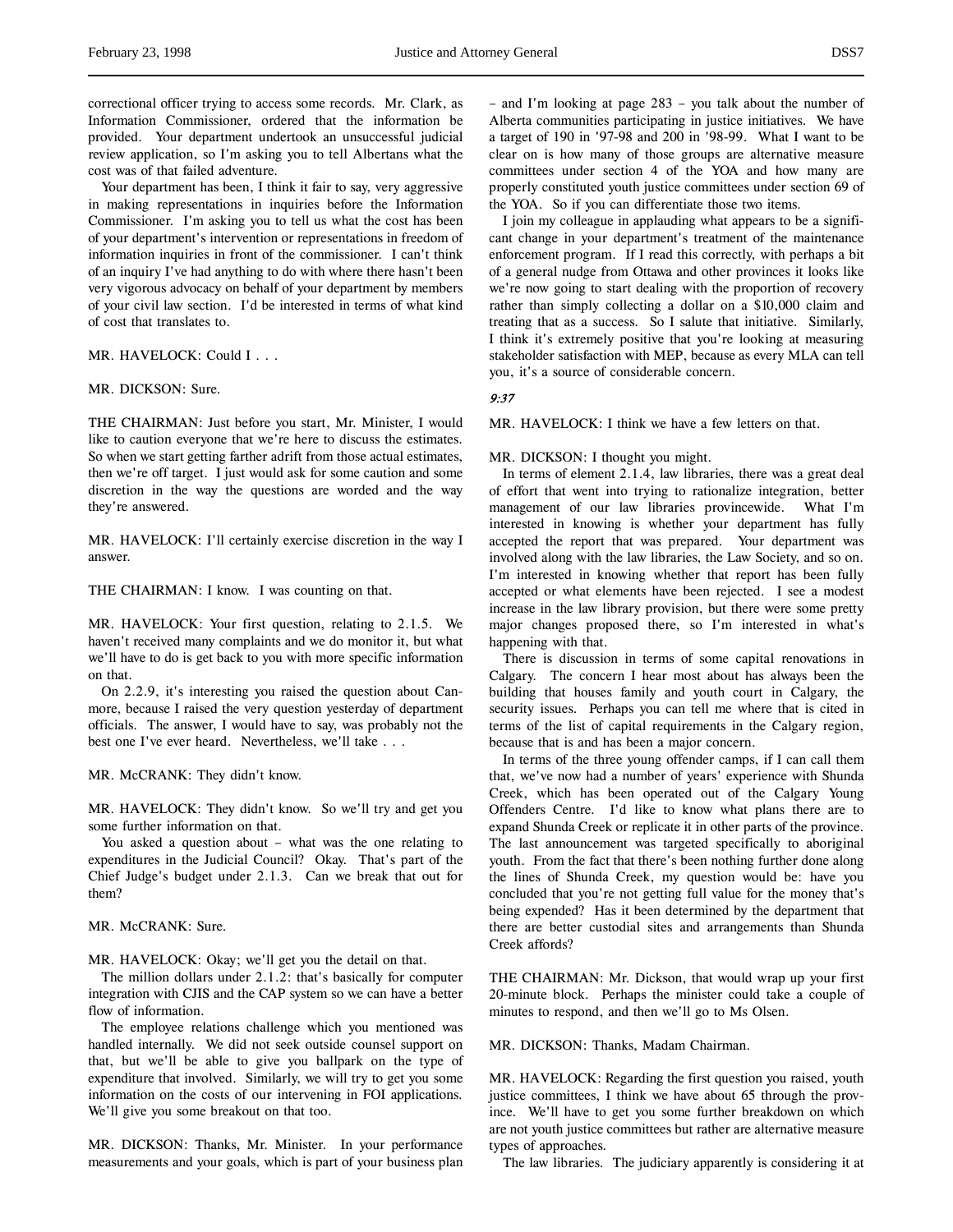this point. The report has been directed at the Law Society libraries only. All I can suggest to you at this stage is that we're just waiting for further direction, in particular from the judiciary.

The Calgary courthouse. As you know, this is an issue that is of some concern to the Calgary legal profession, in particular family and youth court. You may be aware that we're expending approximately \$3 million at this time to address some of the security issues that have been raised. That's in the Public Works budget, and I think we'll have that completed by the end of the year. For the long term, Public Works has hired a consultant to take a look at Calgary courthouse needs. That consultant right now is working with the legal profession, Public Works, our department, and the judiciary to see where we might like to go at this stage.

Young offender camps. From a department perspective these are very successful. As you know, Wabasca-Desmarais, an aboriginal youth camp, was opened recently. But we opened one subsequent to that, the Enviros youth camp outside of Calgary, and that one's been operating for about six or seven months. In fact, I was just chatting with one of the individuals involved with the camp the other day, and he said it's going very well. So we think they're very successful. One of the reasons they're so successful is that we carefully screen the young people we put in there to make sure they can actually benefit from the program.

Shunda Creek. I was out there a month and a half ago, I think, January. They actually were not at capacity, one of the reasons being because of the diversion of youth from custody and also because we do screen the youth very carefully to make sure we are getting the right ones into the program. There aren't any plans to expand it at this stage. It seems we have sufficient capacity to handle the demand right now. Philosophically, we're very supportive of them, and if we see a growing need for them, most definitely I would support putting more of them in place.

I think that's it.

THE CHAIRMAN: Okay. I'll go back to Sue.

MS OLSEN: Thank you. I'll go back to time to trial and key performance measurements on page 276 of the lottery estimates. You've identified time to trial as a key performance measure, and you've said that this time "measures availability of Provincial Criminal Court for trial in Calgary and Edmonton." Then on the last line it talks about this being "a measure of access to civil and criminal justice." I'm wondering where this is a measure to access civil justice.

I guess my concern there is that you're targeting criminal courts, but there's also a huge backlog that's continually reported to me in family court provincial, where there's up to 24 weeks for some people to get a four- or five-day trial set down. So I'm just wondering if you're considering in the future also identifying the family court trial times as one of your performance measures, because I think that's as essential and as critical as the criminal court trial.

MR. DICKSON: And Court of Queen's Bench civil.

MS OLSEN: As my colleague points out here, Court of Queen's Bench civil as well. So it would be nice to see that as a performance measure in the future, because I think those are causing some concern to some of the professionals.

I'm going to move to the criminal justice division, where there's an increase of \$2.2 million.

MS OLSEN: Program 3 still, 3.4. Okay?

Who are the current members of the board of review? How are they chosen? How many cases did they review this year? What functions are served by the executive office with a \$900,000 budget.

General prosecutions has been increased by \$1.7 million. I certainly won't complain about that. I'm glad to see that's up. How many general prosecutors are currently employed in the division? How many of these prosecutors have less than five years at the bar? How many general prosecutors will be hired this year? Were the 18 replaced last year? How many of the new hires will be hired at the entry level? How much of the \$2.2 million will be used to increase salaries in accordance with the Price Waterhouse report, and at what percentage level did you come in on that report? There was a range between a needed increase of 10 and 40 percent, so what was the variance there? How many prosecutors have received raises since that report came out, and what was the average raise?

### 9:47

Support for legal aid, program 4. The business plan indicates that a performance measure for legal aid is the number of eligible persons receiving legal aid, and that number appears to be decreasing. The budget is still at the lowest it's been since '92, and the income cutoff for legal aid hasn't changed since that day. What assets can a low-income client possess and still be eligible for funding? Has the cutoff level for assets changed since 1992, or is the same level still being used? What percentage of legal aid funding is recovered by the department? I've had many concerns in my office in relation to accessing legal aid, and I think I have more so from the family law perspective. So there are some concerns about access.

MR. HAVELOCK: Would you like me to answer some now?

MS OLSEN: Sure.

MR. HAVELOCK: Okay. The access to the courts – it's in particular family and youth. We have not heard an overwhelming number of concerns raised by the judiciary with respect to that issue. Nevertheless, we would like to see these matters handled quickly. We're working closely with the judiciary in the area of case management. Quite often some cases are not moving forward simply because the counsel determines that's the way they would like to proceed. Also, as you know, we're looking at trying to get further expansion of alternative dispute resolution mechanisms in place: mediation, et cetera. We're pushing and working with both the judiciary and the bar in that regard. It's also an item that we have specifically carved out to be looked at in the Justice Summit, eliminating barriers to access. So for us that is an important issue.

The Board of Review. You asked a number of questions. We will get back to you on that, but I can tell you the members are Dan Pahl and Harold Veale. The chairman is Judge Michael Stevens-Guille, and it also has two psychiatrists on it. We'll get you further information on that.

The executive office question. Actually one of the reasons that went up as it did was that was implementing the Price Waterhouse report with respect to salaries. It has about six to eight people in there right now.

Regarding your general questions pertaining to increases for the Crown prosecutors, you've asked some very specific questions. We'll get back to you. Our intention is to have the Price Waterhouse report recommendations implemented by the end of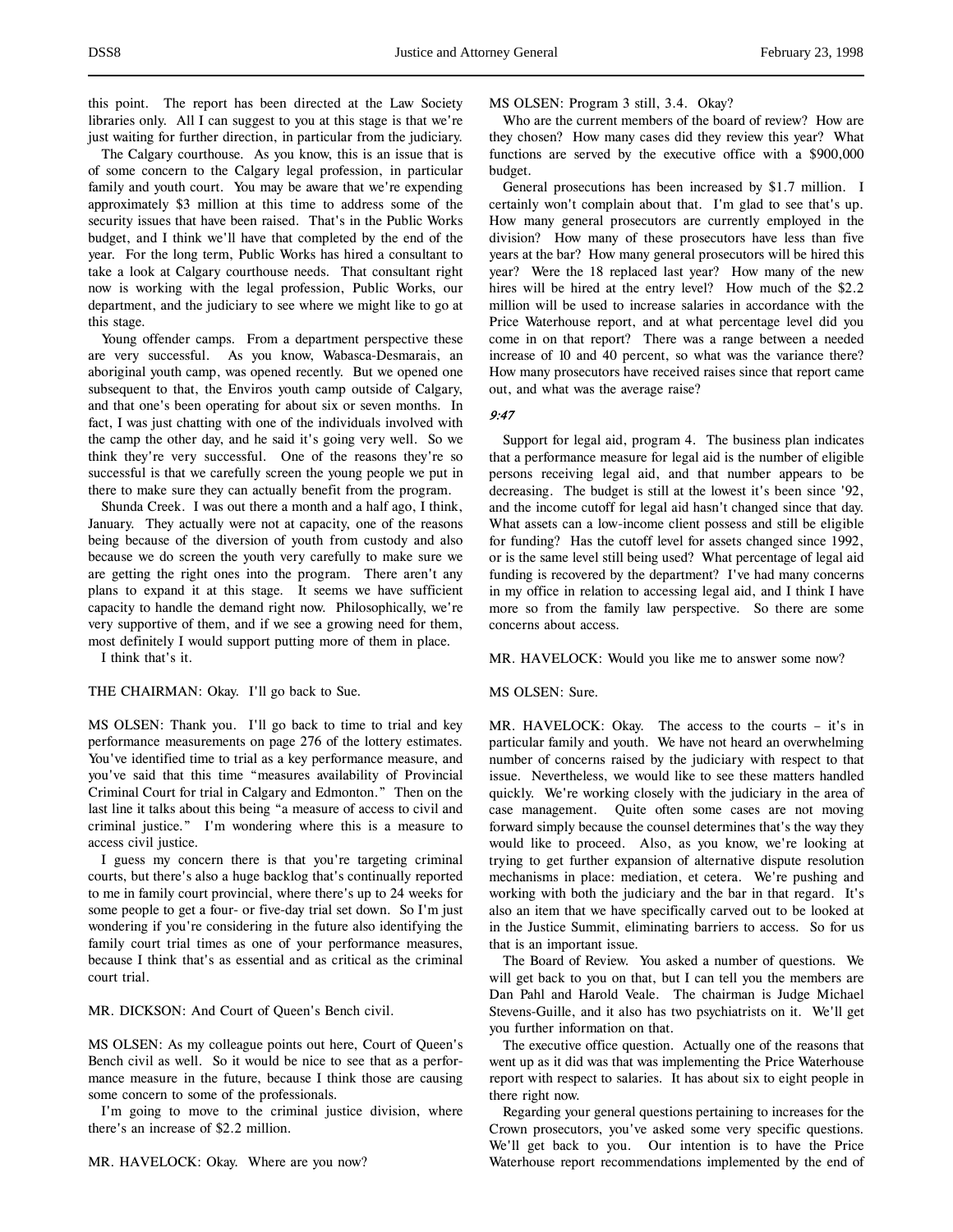the year, and we have budgeted in accordance with that.

Legal aid. As you are probably aware, legal aid had an unfunded liability for quite a number of years, and they have now managed to have that handled. They are talking about expanding eligibility criteria so more people can actually apply. It's interesting to note that they have not changed their eligibility criteria during the past few years, yet the number of certificates has gone down. One of the reasons may well be demographics, because the at-risk group, especially in the criminal area, 16 to 26, is moving through. Now, we anticipate that may well start increasing again in the future, but part of it's related to demographics.

The department recovers \$6.4 million in legal aid from the federal government, as I mentioned earlier, and the Legal Aid Society itself receives approximately \$2 million annually in contributions from its clients. That apparently is the highest cost recovery in the country. Actually I'm quite satisfied with the way the legal aid is operating with the exception of some instances where unfortunately one party is able to acquire funding and another party is not, and sometimes the system operates undermining the ability of the individual who has not received legal aid support. We're cognizant of that. In fact, I have raised it with Legal Aid.

You need to look at some of the comparable numbers across the country. British Columbia spends \$100 million a year on legal aid; Quebec, over \$100 million; and apparently Ontario, \$250 million to \$300 million. The Legal Aid Society helped us get a grip on the amount that was being expended in legal aid. Some years ago they were running at substantial deficit, and they've managed now to balance. Quite frankly, I think we have a model in the country that we should be proud of. We're still handling 80,000 cases a year, which is a significant amount.

#### MS OLSEN: Okay.

Just one question about the Public Trustee, program 5. The budget for this division is up about half a million within the actual numbers from the '96-97 annual report. Why has this division seen an increase in the funding?

Down to program 6, fatality inquiries. Where do the expenditures of the Fatality Review Board appear in the budget? Who are the members of that board, and how many public inquiries have they recommended in the last year? What are the costs of conducting public inquiries listed in the budget? Under which vote can we find them, and how much are they?

Due to decreased funding in the past, the medical examiner's office has not produced an annual report, so I'm wondering if there's going to be a requirement, given an increase, to produce an annual report. That's based on some of the issues that we've identified through Social Services: the tracking that's not been done, the cause of death sort of left open ended, those kinds of things. So I'm interested to know whether there are going to be any improvements there.

Moving down to public security under program 7. Alberta's major cities have some of the lowest police per capita ratios in the country. Does the minister have any control over how much a municipality must spend to maintain a municipal police force? Does the minister recommend funding amounts? I know that the Canadian Police Association put forward a resolution in November 1997 addressing the need to increase funding across this country, including this province, in relation to police funding. Much of that results from the officer safety perspective and a concern for the lives and safety of police members and, of course, those people they're dealing with on a daily basis. The problem isn't just in this province; however, what are we doing to address that?

Twenty-five thousand dollars for crime prevention: what exactly does that cover?

# MR. HAVELOCK: Not much.

MS OLSEN: Well, that would be my concern. Crime prevention as a whole – I mean, we can look at many, many initiatives, but what does the line \$25,000 exactly do for Albertans in crime prevention funding?

The business plan highlight is that Alberta Justice will work with the RCMP to identify provincial strategies to combat organized crime. Where would I find the funding for the fight located in this budget? There's been some discussion. I think last year there was talk of \$500,000, and the issue of organized crime goes unfortunately much deeper than this. It's a very expensive initiative to undertake, so I'm wondering whether the funding is going to coincide with the actual costs of running the programs. Covert operations are extremely expensive. With the movement of Hell's Angels into this province – we see what's still going on in Quebec and Ontario – it is a concern for me if we don't address the problem adequately, and unfortunately the dollars for doing this are much higher than other types of policing. So I think this has to be addressed.

#### 9:57

Also, some of the concerns that have been brought forward to me are in terms of targeted funding, not necessarily going back to police grants but looking at some of the initiatives and looking at targeting specific types of funding dollars to specific initiatives such as the organized crime, such as dealing with child prostitution. Interestingly, the \$500,000 allotted under the Social Services budget this year is half of what was anticipated for a full fiscal year. However, none of that money appears to be going to the police to help them take this on as an initiative that they can target. Again, it's all covert operation, it's all undercover operation, and it's all expensive. That's the expensive side of policing. So I'm just wondering what the ministry is looking at in relation to assisting police agencies in that respect.

MR. HAVELOCK: Do you want me to answer some now?

MS OLSEN: Maybe I'll just get through some of the policing questions here.

MR. HAVELOCK: How many are there?

MS OLSEN: Well, I have some others.

MR. HAVELOCK: I'm just trying to make sure I can keep track.

THE CHAIRMAN: You have an opportunity when she's done.

MR. HAVELOCK: It's just that it's so much more difficult to respond when I'm 10 questions in.

THE CHAIRMAN: I know you can handle it.

MR. HAVELOCK: Thank you for your indulgence.

MS OLSEN: Any that you don't answer I'm sure I'll receive answers to in writing.

MR. HAVELOCK: Right away.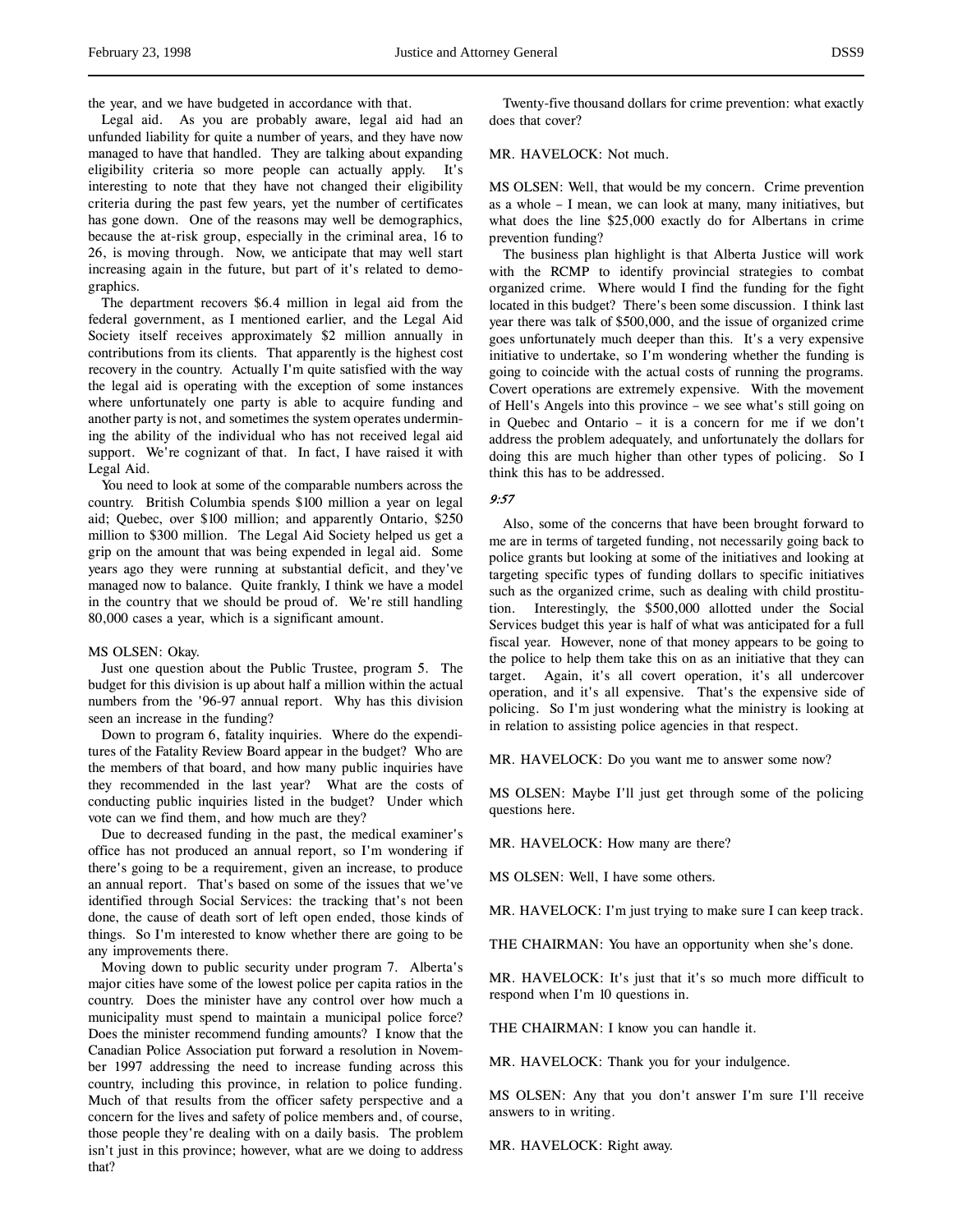### MS OLSEN: I knew that.

What percentage of the budget line pertains to funding of special police forces on reserves through tripartite agreements with the federal government? How many new tripartite agreements have been signed? What will the minister be doing to ensure that those funds are used by the reserve in strict accordance with the agreement?

Some of the concerns that I raised last year have been heightened to some degree. I asked last year about the initiatives undertaken in terms of training of the aboriginal police members. Some of the concerns that have been brought to me throughout the past year are in relation specifically to training, from the ability to do sensitive investigations to things which should be deemed as minor, through practice, such as the collection and storing of evidence, that could really have some great effects on a trial. Those concerns have been brought forward through the policing community in general. I know that again an initiative and a resolution put forward through the Canadian Police Association is to address some of those concerns. I think it's imperative that police members on reserves are as qualified as those off reserves, and a standard should be met in relation to that.

Under the goals section of the business plan the minister indicates that he plans to work with stakeholders to improve the administration of justice by transferring "the responsibility for the administration of the federal Firearms Act to the federal government." In this budget \$425,000 is allotted for administration of the federal gun control program, which is higher than the actual figure spent last year. If the minister plans to spend more in '98- 99 on gun control administration than he did in '96-97, when is he planning on transferring this responsibility? How much of the \$425,000 will be recovered from the federal government under the federal/provincial firearms agreement? What indeed are the plans of the minister should the initiative fail in the courts? Are you going to undertake to participate in any of the programs? Are you going to be at the table? Albertans probably would like to know.

I want to just go back to the aboriginal policing initiatives. How do you measure the performance of these departments? What criteria are you using when you enter into the agreements, and how are you tracking the success of the aboriginal policing program? There's no budget line this year for victims programs administration, compensation to victims, or the Crimes Compensation Board. In the past five years between \$1.3 and \$1.8 million have been allotted for these programs. The highlights section of the business plan indicates that the services provided to crime victims by the new Victims of Crime Act will be monitored and evaluated. Is there any direct funding from the general revenue for administration, monitoring, and evaluation of these programs, or is it all funded through the victims surcharge?

I want to move forward to correctional services.

### MR. HAVELOCK: Okay.

#### MS OLSEN: You want to speak?

THE CHAIRMAN: All I wanted to do is interject here, Mr. Minister. She has one minute left in her 20-minute time block, and you can, you know, conversely, take 20 minutes to answer these questions. Just so that you know. Keep going, Sue. Oh, sorry, time's up. We're up to 10:01.

MS OLSEN: Thank you, Madam Chairman.

MR. HAVELOCK: You raised your first question, I think, about two hours ago, relating to program 5, the Public Trustee's office.

That increase is simply due to implementing the Price Waterhouse report. Again, we have a number of counsel there, so that's where that's coming from.

The Fatality Review Board. You asked a number of specific questions. I will get you some detail on your questions. Just so you know, though, the honorarium and travel expenses for the board are included in the head office number there. But we'll give you a further breakout on that.

The medical examiner's office. Oh, the annual report, yes. There is no obligation for the medical examiner to actually produce an annual report, but it might make some sense to impose that obligation. So we'll take a look at whether or not we should make that mandatory. I recognize that there are some very public issues out there relating to some inquiries either being held or not being held, and it may well make some sense to have a report.

Program 7. Municipal policing: we have no intention through this department of funding municipal operations directly. As you know, some years ago there was a \$30 million grant which we provided directly to municipalities. That grant was cut by \$15 million and then transferred to the Department of Municipal Affairs, and that is rolled into their block funding. So it's up to local municipalities to determine how they use the block funding. As you know, we do cover all the policing costs through our provincial policing agreement with the RCMP for communities of, I believe, 2,500 people or less. Is that right? [interjections] Okay.

Crime prevention. Oh, yes, the \$25,000: you're right; it doesn't go very far. However – and this is our fault – what we need to do in next year's budget is more appropriately allocate and show a line which demonstrates what we're actually spending in this area. In the public security division there is a total of \$280,000 specifically allocated to crime prevention. The First Nations policing budget has an allocation of \$197,000 in funding which supports programs in Tallcree, Kainai, Tsuu T'ina, and the Yellowhead aboriginal communities. There is also approximately \$68,000 in program support services dedicated to assisting communities in the delivery of their crime prevention programs and initiatives. We most definitely next year will ensure that that's an appropriate entry in the budget.

Vote 7.2.2. You raised a question about organized crime. We've allocated approximately \$400,000 to \$500,000 in this year's budget. We are reluctant to get into directly funding police operations, one reason being that as the Attorney General I need to maintain some degree of independence from police operations, especially when these charges are brought before the court. Nevertheless, we do feel we have a role in assisting police agencies throughout the province in establishing a provincial strategy. We do have a role in assisting them on a provincial basis, and we will do so. Our thought was to carve out some dollars and establish a group of three or four people and pay all the costs associated with that group and have them take a look at what the extent of the problem is, develop some strategies to address the problem, and tell us really what it's going to cost to address that problem.

To date most of the chiefs of police have been supportive of that direction, although they would have preferred that we simply write them a cheque. Just as I am going through a budget planning process and have to justify where we're spending our dollars, I feel the same should apply to any organized crime strategy. I've made it clear to the chiefs of police that there will not be any direct funding considered unless and until we go through the process of identifying the problem and the costs associated with addressing it.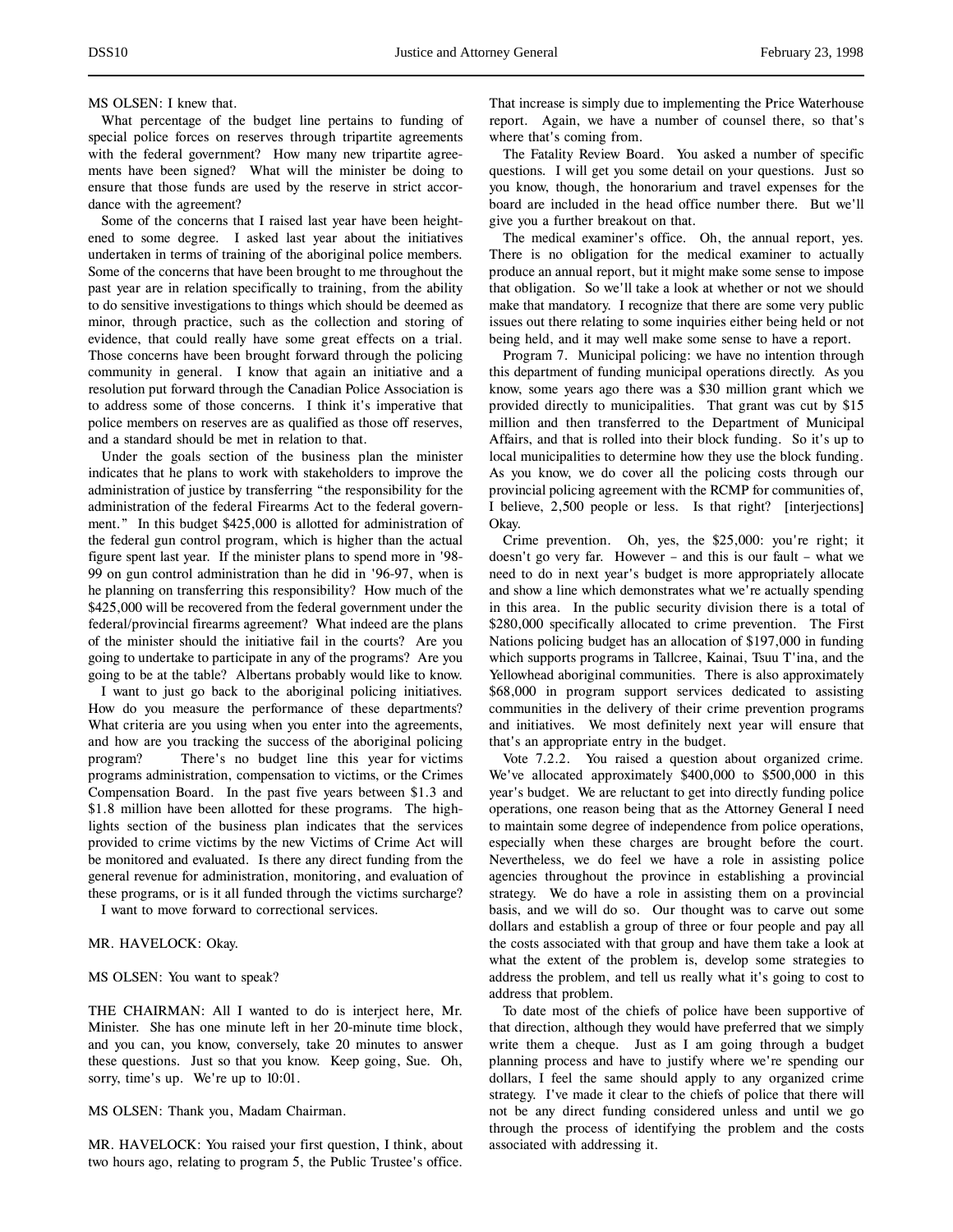#### 10:07

You mentioned the tripartite agreements, 7.2.3. Those are the dollars associated with the program: \$3.695 million. You're probably aware that I've asked the Member for Athabasca-Wabasca, Mike Cardinal, to review the operation of all aboriginal police forces in the province. I anticipate having a report back from him shortly.

You raised some good points regarding training. We have just as much interest in ensuring that aboriginal police officers are as qualified as nonaboriginal police officers. There have been some concerns raised on specific reserves. You're well aware of some of them. We have been trying to handle this in as sensitive a manner as possible. Nevertheless, these are public dollars, and we feel that the aboriginal police forces must be accountable for the way those dollars are being spent. I anticipate Mike's report coming out in the near future.

You mentioned also how we evaluate the performance of the police forces. There is a committee which includes, I believe, some RCMP. They are evaluating how these forces are performing, and they provide us with their reports on a regular basis.

Firearms. When will the transfer happen? Well, the transfer will happen when the act is proclaimed. I can assure you and assure Albertans that this government has absolutely no intention of getting involved in the administration of the licensing and registration provisions of the act. That position hasn't changed, nor do I see it changing.

The funding for victims of crime. Which page is that? [interjection] If you could turn to page 280 in the budget. All the administrative expenses associated with the program will be covered by the surcharge and the revenues that are generated. Prior to bringing in the Victims of Crime Act, we actually had to vote separate expenses to cover off the administration under the old program. That administration will also include monitoring. It's interesting that you raised that. I had a constituent pop into my office not too long ago and ask how we do monitor these programs. I've put a request to the department to give me a little bit of a breakdown on that specifically, but part of this will be to ensure that these programs are delivering services to victims. We anticipate also because of the surcharge that we will likely be able to fund more of these programs throughout the province. Prior to the surcharge coming in, I think our budget was – what? – about \$2.4 million. Now not only will we be able to fund more programs, but we have put together probably one of the best compensation packages in the country for victims of crime.

I think at that stage your time ran out because I interjected.

MS OLSEN: It did, and I have so many questions.

THE CHAIRMAN: Life is so interesting; isn't it? Okay. We will now go to Mr. Dickson.

MR. DICKSON: Thanks, Madam Chairman. There are still a few questions left, Mr. Minister. What I wanted to ask: will you make available the report that ensues from Mike Cardinal's review? I think people are particularly interested in what's happening with aboriginal justice initiatives. I think it's important that report get as much currency as possible, and I'd ask you to undertake to table it in the Assembly.

That also, I think, brings up the question – certainly it's been put to your predecessors. The Cawsey recommendation to have an aboriginal justice commission is something that did not find favour with your predecessors. Instead what's happened within the Department of Justice is that you've had an aboriginal initiatives co-ordinator. I don't remember the exact job description. But I'm wondering, Mr. Minister: would you provide us with whatever sort of review has been done to determine the impact that that office has had, the degree of success you've had? You've got a remarkable young woman running the program, and I've heard her speak. I'm assuming there must be some empirical data. There must be some backup statistical information. Presumably that's been done in the form of a report, and I'm looking for that report to be made available as well.

Now, just going back to goal 3, your performance measure dealing with length of time. I'm not sure I heard your response to the query: why would you purport that this is a measure of access to civil and criminal justice when it only deals with the criminal side? But I'll go further and ask whether you'd give us information on at least three key indicators I can think of on the civil side. One would be: how long does it take in the regions in this province currently to get a special chambers application? How long does it take to get a special chambers application in domestic cases? How long does it take to obtain a trial date from the date a certificate of readiness is filed? And I'm hoping we can get this breakdown by region so we're able to see where we've got problems and where we're ahead of the game. I'd be interested in knowing how long it takes to get an appointment for taxation in the different districts. Those, I think, would help Albertans better understand how smoothly and how quickly things are moving through our civil system or the extent to which we have backlogs and where they might be.

Now, I just want to go back to 3.5, maintenance enforcement. We've talked about the \$1.5 million increase, and I want to come back and, I guess, raise an issue that I've asked before. From my own experience as a family lawyer, it's very disappointing. The default hearings that are held in front of a master in chambers tend for the most part to be fairly unsuccessful. What happens is you have a lawyer for MEP cross-examining a defaulting payor spouse who is brought in at the last minute, some financial records usually incomplete. Not surprisingly, after the crossexamination of the defaulting spouse there's no clear outcome.

The suggestion has been made to me and I've relayed this to your predecessors: why wouldn't we make available at least to masters in chambers for the MEP program some special investigators who would be able to do some workup to ensure that when MEP counsel start cross-examining a defaulting spouse, there's the opportunity to distill what's going on and provide the judicial official with the resources to be able to make the kind of decisions that I think Albertans want made? I'm specifically interested in what other plans you have, Mr. Minister, to make those show cause, those default hearings work. I have to tell you that I think we're not nearly capturing what would be available through what should be a valuable process.

Now I want to turn, Mr. Minister, to program 8, correctional services, and I want to ask you a specific question. I'm not sure what element this would be in. I know that the Calgary educational consortia had a lot of frustration. I think it was about a year ago. This is when there had been a change in correctional practice that effectively prevented any anger management programs, educational programs being provided to inmates during the day. It was seen as something of a political gesture that inmates should be working during the day and that upgrading courses, educational courses would only be provided in the evening. The reality has been that a whole lot fewer inmates are taking educational programs, anger management programs, things that I think many Albertans would think would be absolutely vital to the successful reintegration of offenders. So I'm interested in terms of whether in fact that's still a policy of the department.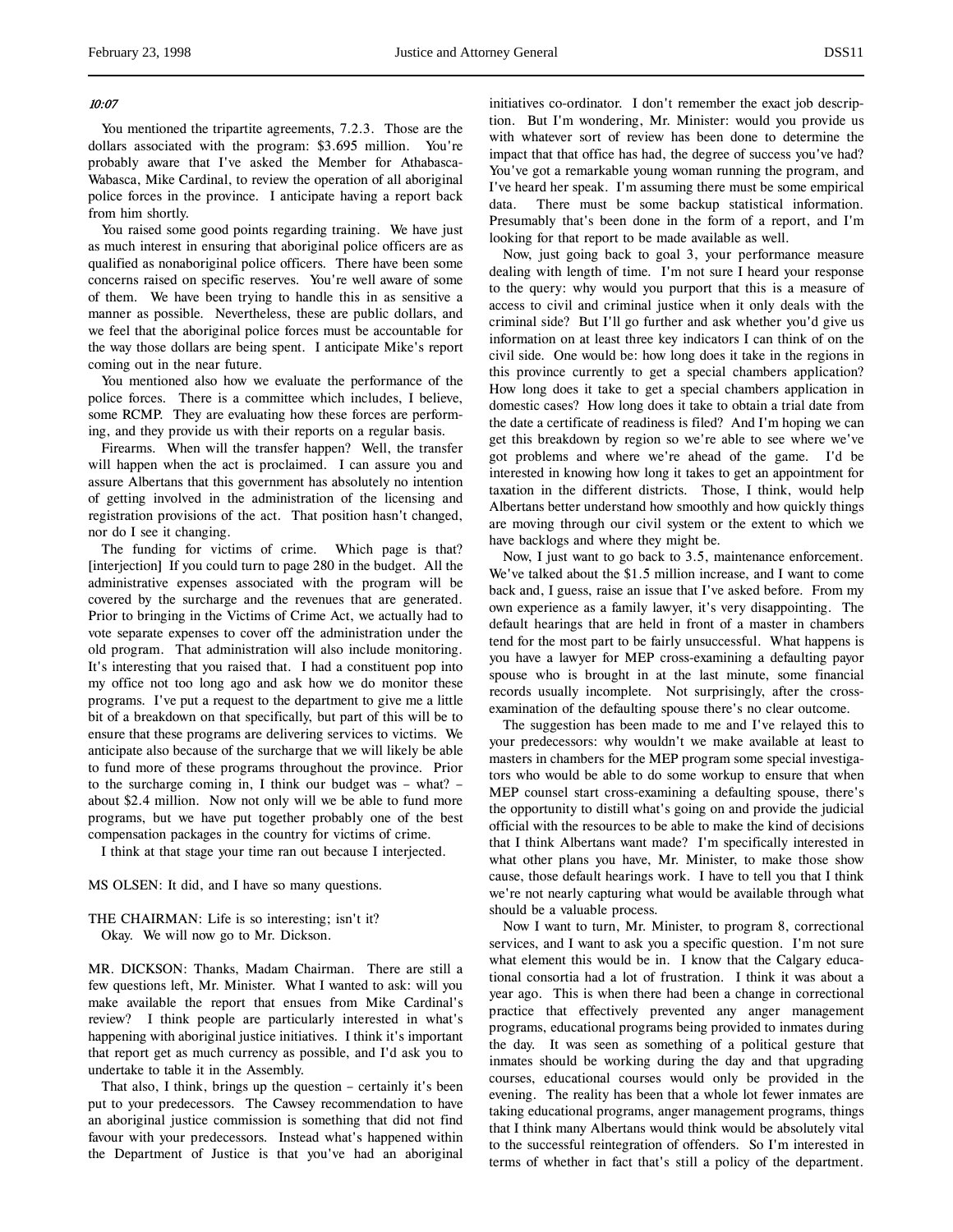What evaluation has been done to determine whether there in fact has been an attrition systemwide of people taking those valuable kinds of life skills programs, educational programs? If so, what are you going to do about it, Mr. Minister?

## 10:17

The administration of correctional services received a \$1.3 million increase. Can you give us particulars? With respect to 8.2.1, the Edmonton Remand Centre funding, given all the complaints that members have heard and that certainly you have heard and your office has heard with respect to the safety of correctional officers and the Edmonton Remand Centre being compromised by inadequate staffing levels, the question would be: how is it that we see \$1.4 million less for the Edmonton Remand Centre than had been available in the annual report of 1995-96? Similarly, why is the budget for the Calgary Correctional Centre .4 million dollars less than the 1995-1996 actuals? The concern, of course, Mr. Minister, is that if this translates into a reduction of staff or a de-skilling of staff, then there's concern that that translates into heightened tension and a greater risk of problems in those key facilities.

Why is the budget for the Peace River Correctional Centre .4 million dollars less than the 1995-1996 actuals? There have been numerous complaints from correctional officers that their safety is compromised because of problems with respect to meals, so there's certainly that question. This is a more general question than the specific thing I started off with when we were talking about program 8, correctional services: what amount of the budget that you've put in front of us is spent on treatment, education, and life skills programs for inmates?

Just a parenthetical observation, Mr. Minister. If we're really looking for performance measurements that tell us whether a correctional system is doing the job instead of working to spend the lowest amount per inmate anywhere in Canada, maybe what we should be doing is determining how many inmates are employed six months after discharge, after the end of their warrant of committal. How many have reoffended within the province of Alberta? That's information that should be readily available. That would be enormously helpful in terms of determining what sort of success we have there.

You might tell us, Mr. Minister, where the funding is in this budget for supervision of prisoners and house arrest community sentences. There's been a lot of concern in terms of the new Criminal Code sentencing provisions as to how we're monitoring those people who are on conditional release or serving time in the community and the appropriateness of the kinds of offences and the kinds of inmates that have been released. Those concerns come up, and the budget doesn't help us understand what your department is doing to monitor that.

There have been questions in the past about work facilities. The facility I'm most familiar with is Calgary Correctional Centre, but there is also Lethbridge and other correctional centres. We've encouraged you in the past to find ways, in terms of prison industries, to make the correctional facilities more self-sufficient, whether it's greenhouses, gardens, shoe repair shops, that sort of thing. I'd be interested in knowing what changes have been undertaken in the last year with respect to institutional work programs for those inmates where it's determined that they cannot successfully or safely be involved in a community work program.

The other item would be . . .

#### MR. HAVELOCK: How many more minutes are there?

THE CHAIRMAN: Hon. minister, he can go for the full 20

minutes, at which time you would have a full 20 minutes to respond.

MR. DICKSON: Thanks, Madam Chairman, for protecting my time, but I'd be happy to invite the minister now to have a go at trying to respond to some of these issues.

MR. HAVELOCK: Thank you. Perhaps when you're asking your questions, you could keep that in mind so that I don't always get in trouble with the chairperson.

You asked about the report that our colleague is doing with respect to aboriginal policing. Yes, we will make that public and table it in the House.

You also raised the Cawsey report. We have implemented a number of the Cawsey recommendations, and the office which you referred to was obviously involved in that implementation. I don't have a problem with us getting further information to you on what we feel that office has done and what impact it has had.

Goal 3. That was about time to trial. You're right; while the reference is to civil and criminal, the statistic relates only to criminal. We recognize that, and we'll take a look at that for next year. It's going to take quite a while for us to put together the information that you've asked for with respect to time to trial, et cetera, so please don't expect a response in the next week or two. But we will get you the information.

Maintenance enforcement default hearings. It's probably an issue that the Member for Calgary-Lougheed would also have some interest in, because of course you're making a good suggestion with respect to ensuring that default hearings actually work better. If there's a shortage of resources, then we'll need to take a look at that. So what we'll do at the very least is refer your comments to the committee working on that, and hopefully they'll incorporate some suggestions in their report.

You made mention of the department's decision to eliminate the educational program component in our institutions from the day period and put them in the evening. Well, it wasn't a political decision. It was a decision to better reflect, quite frankly, what happens in the real world. Most people work during the day, and if they wish to upgrade their skills, they will attend courses during the evening. Also, Albertans, quite frankly, expect those who have committed a crime and are incarcerated to be performing work, either in the community or, for example, in some of the gardens and/or facilities we have on-site. We will take a look at getting you some information on whether there has been some attrition with respect to the people taking those courses. We cannot, as you know, force them to take those courses. Nevertheless, we feel that having prisoners work during the day is therapeutic and that it does give them some sense of self-worth and value. I believe that's what Albertans expect from the program.

Correctional services. You asked specifically why the administration has gone up over a million. That is simply due to reallocating system and communication costs from central administration to this area. In the central administration we took a million out and put it in here, so it's just reflecting that change.

Edmonton Remand. As you know, we have engaged an expert to review some of the difficulties we've had out there. They are working with the staff and with management, and I understand some progress is being made. We have not reduced the staff component. Why you see the cost decreasing through correctional services in a number of instances is because we have fewer prisoners, and that's partially due to some of the alternative measures we have in place. If there are fewer prisoners, for example, there's going to be less overtime. If there are allega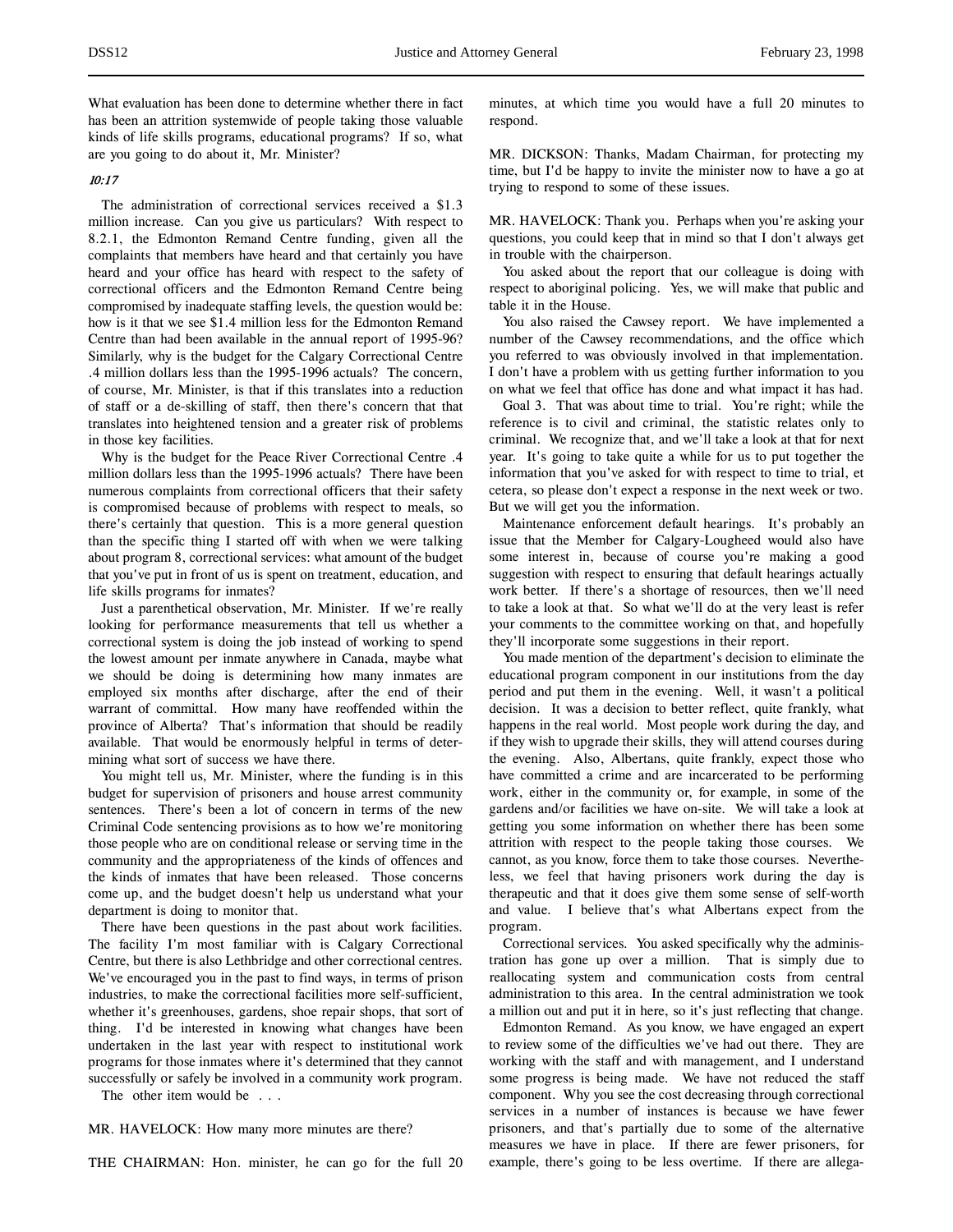tions that we haven't done anything at all as a department to compromise safety, those allegations are taken seriously and investigated by the department. I have every confidence that the department ensures that we do not compromise safety.

The amount for education: we will have to get you that number. I don't have that off the top of my head, the amount that we allocate to prisoners for their educational programs.

You raise a good issue about recidivism and whether we should be measuring that, not just looking at the fact that we run a very inexpensive prison system, although one of the reasons it is so cost-efficient is because we have some of the best facilities in the country. We also have a couple that aren't the best; nevertheless, I guess going to prison was not supposed to be like going to a Holiday Inn. So I think our facilities overall operate very effectively because of the dollars that were expended some years ago by, I believe, a Conservative government.

We are looking at developing a national standard to measure recidivism. The difficulty with simply saying, "Well, this individual served their time; they've gone out, and they've reoffended" – I don't believe you can simply blame the justice system for that. The problem is that we haven't resolved the problem prior to those individuals actually getting to the justice system. We need to work much more closely with Health, Education, and Social Services to ensure that resources are there to preclude these individuals from turning up on our doorstep.

The house arrest program. Those dollars fall under the remand centres. As you know, we implemented a number of changes last year because of concerns raised publicly with respect to individuals breaching the conditions of their sentences. So we've toughened that up.

### 10:27

Enhancing self-sufficiency in our facilities. I don't believe we've implemented over the last year any new programs at any of our institutions with respect to ensuring they're more selfsufficient. Lethbridge, as you know, produces a lot. At Alsike, which I visited some time ago – and if you have a chance you should get out there – they run a farm and provide food to a number of other institutions. But I don't believe we've expanded anything at Fort Saskatchewan. We'll take a look at whether or not it will be possible for us to expand, because we certainly support those programs.

MR. DICKSON: Is there still some time left, Madam Chairman?

THE CHAIRMAN: You have three minutes.

MR. HAVELOCK: Well, then, let me continue.

MR. DICKSON: You'll get your turn, Mr. Minister.

Mr. Minister, I'd be interested in what statistics you keep in terms of the number of violent incidents in the correctional facilities under your responsibility. I think that in fact maybe that's something we should track as a key performance measurement. The things we really want to know: are correctional officers safe in these facilities? If there's an increasing risk, we should know that.

The Solicitor General's college, as it used to be known, was a really useful tool in terms of training correctional officers. I think the 1991-92 annual report was the last time that was discussed. I'm interested in terms of how you're measuring the training that you now provide correctional officers. There's always a concern about de-skilling when governments become focused on the bottom line, some important areas that can translate into increased and unacceptable danger levels or risk. So I'm interested in terms of how you're managing that all-important issue of training correctional officers.

Just to go back to an earlier response. I'm troubled by this solicitor/client privilege argument that you raise with respect to not being able to release the cost of retaining outside counsel with tax dollars to do advocacy work for you. This isn't the forum to argue privilege and how it's determined how broad or narrow it should be, but with all of the bright, intelligent resources you've got in the civil law section, I'm confident, Mr. Minister, you'd be able to find a way of releasing the core information in terms of how much is being paid: how much Alberta taxpayers are paying for the gun challenge, for the Vriend decision . . .

THE CHAIRMAN: It's 10:28, hon. member, and your time is up.

MR. DICKSON: Well, that's a good note to end on, Madam Chairman. Thanks very much. Thanks, Mr. Minister.

THE CHAIRMAN: Mr. Minister, did you want to respond briefly?

MR. HAVELOCK: Absolutely. Statistics on the violent incidents in our prisons: we can certainly get that for you. There aren't many, and making it a performance measure I'm not so sure would be helpful. We used to have a performance measure which showed the number of escapes from secure custody. Well, if you're in secure custody, it's pretty tough to escape, so each year it would show zero. So we're doing a heck of a job. Nevertheless, we can get you the number, but I'd question whether or not it's a valuable measure of how we're doing in the institutions.

Regarding the training, our training program now for security officers in our institutions is much more extensive than it used to be. We still have the justice college just outside of Edmonton, and certainly I'd encourage you to visit it sometime and spend time out there. We'll make sure you have a very strict program so you don't do anything you shouldn't when you're out there. So de-skilling for us is not a concern, because we feel we've actually expanded the program and it's better than it used to be. I can't emphasize enough how important it is to the department for our security officers to work in a safe environment. That's why we're trying to address some of the concerns that we've chatted about before regarding a particular institution.

Solicitor/client privilege. I have listened to the bright, intelligent lawyers in my department and that's the advice they've given me, and no one's ever accused me of a lack of confidence. So that's it.

THE CHAIRMAN: Is that everything, Mr. Minister? Okay.

Just so you know, Sue, you have right now about 16 minutes, at which point we will go to Dr. Pannu for the conclusion of that block. So please go ahead.

MS OLSEN: Okay. I just want to go back to maintenance enforcement.

MR. HAVELOCK: Where is that then?

MS OLSEN: At 3.5. The budget for the maintenance enforcement office has been increased by \$1.5 million. Will this budget increase allow for maintenance enforcement to put resources into skip tracing and investigating the diversion of property by socalled deadbeat parents? I guess that's a huge concern, you know, as my colleague talked about even accessing that information.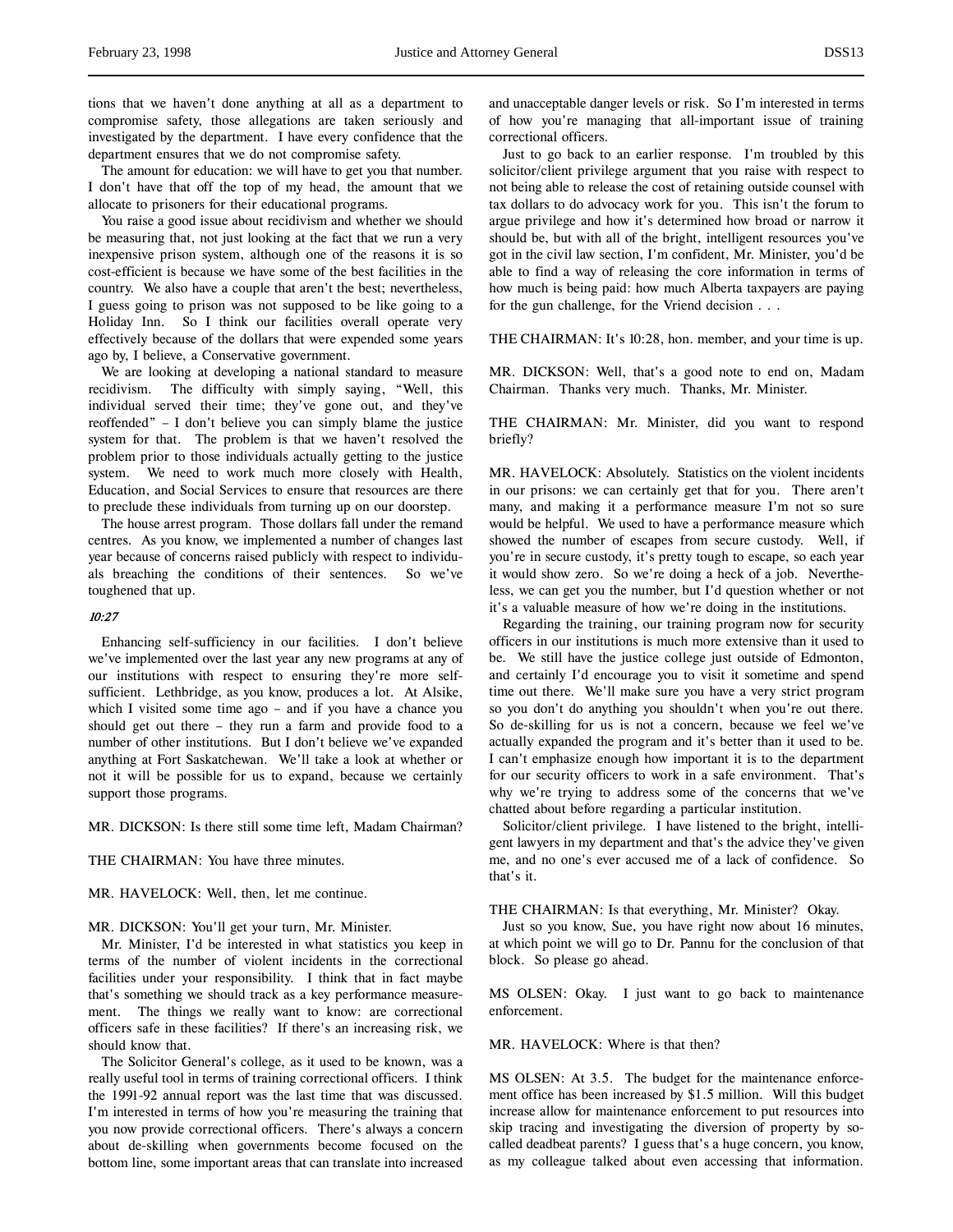There's been a lot of discussion and a lot of complaints received in most constituency offices about the hidden funding that one parent may have and this kind of thing. So it's something that I think needs to be dealt with.

The business plan indicates that the department's performance in providing access to justice through maintenance enforcement will be measured by the amount collected by the maintenance enforcement program on court order as a proportion of the amount the program is legally entitled to collect. Will this performance measure be published in the annual reports?

I'm just wondering if maybe we could know when we can expect the maintenance enforcement review to come about so we can . . .

MR. HAVELOCK: You mean the report.

MS OLSEN: That's right.

MR. HAVELOCK: Because the review's come about.

MS OLSEN: Well, the entire report from the review. So if we can find out that.

Going back to the victim surcharge, do I understand that the entire budget is based on the collection of the surcharge? If that's the case, do you not foresee a problem with the variances from year to year on that surcharge? There's no dedicated funding from the budget. So how would you cover the shortfall? Will anything that's not used through the collection of the surcharge remain with the program?

I have another question for you, if we go to 5.0.1, Public Trustee. The minister spoke of the expanded jurisdiction. How many more Albertans will benefit from that expanded mandate?

If I can just go back also to the courts. I think that last year I had asked about – there had been a reduction in the number of Provincial Court judges in Fort McMurray. Have you seen a need to increase due to the population increase in Fort McMurray? I'm just wanting to know about that.

## 10:37

You talked about the domestic violence initiative. I'm wondering how the Department of Justice is going to work that whole initiative in with the reserves. I guess my concern is that outside of the larger centres it doesn't appear that through the whole process the smaller centres and the reserves have been addressed in terms of how they would pursue the initiative and what we hope to be proposed very, very soon in terms of legislation. I am concerned about the programs. You take somebody off the reserve and his very small, very familial environment, and I'm concerned as to what the Justice department has done to address the concerns there in the aboriginal community.

How is it that the QB Court proceeded with the separation counseling program despite the bill being defeated? The parenting after separation course?

### MRS. BURGENER: Didn't you guys do that?

### MS OLSEN: Defeated it?

I'm just wondering how that program went forward despite the bill being defeated and it's not legislation. What have you undertaken in regards to that other than support the expanded practice now?

I think that's pretty well it.

MR. HAVELOCK: Well, I'll go through this briefly. Notes flying all over the place.

The entire budget with respect to victims of crime is based on the surcharge. You mentioned whether or not it will create a problem if the surcharges go down one year. Well, while it's not dedicated revenue out of general revenues, the fund can and will accumulate any surplus from year to year. So it may well be that we don't expend it entirely. Nevertheless, we would prefer spending it simply because that means the dollars are getting out into the community to support victims of crime programs. If for whatever reason there aren't as many tickets written one year and the surcharge revenues decrease, we'll have to cut back funding of the programs accordingly. Likely the victim of crime programs would be cut, because we would have to also maintain the legislated compensation levels in the Victims of Crime Act for those who are victims of a crime.

The Public Trustee's office: how many more Albertans will benefit by an expanded mandate? I think they'll have to get me that answer.

Provincial Court judges. With respect to Fort McMurray, as you know we just appointed the Hon. Stan Peck to take the fulltime position, and we have the retiring judge, who will stay on as a supernumerary. So we'll have one and a half judges up there.

Domestic violence. You raise a good point with respect to the aboriginal communities. This is an implementation issue for future business plans, no question. Also, we need to work closely with social services and the federal government, because as I've argued time and again publicly, the federal government is primarily responsible for what occurs on the reserves. Of course, domestic violence being a criminal matter, we then become involved through the prosecutorial side. We're going to work closely with the feds and the RCMP. No question, we'll consider it in our future plans.

The parenting after separation. You raise an interesting question, although I'm surprised that you would want the Legislature and the Attorney General to somehow step in and undermine the jurisdiction of the courts. Defeating the bill which you refer to I don't believe sent the message that we did not want the course to proceed. All the Legislature was doing was simply indicating that, one, it did not wish to legislate and, two, it did not wish to make it mandatory in legislation. I believe and the advice that I have received from department officials is that the actions of the court are entirely within their jurisdiction, and far be it from me to interfere in judicial independence.

MS OLSEN: Far be it from you. How far?

MR. HAVELOCK: Really far.

MS OLSEN: Do I have . . .

THE CHAIRMAN: You have a few minutes left, yes.

MS OLSEN: Great. On page 274 you talk about the initiatives under ADR. Can you detail the new '98-99 initiatives to promote alternative dispute resolution?

MR. HAVELOCK: I don't believe I have that detail sitting in front of me, but most definitely I can get you a list. One of the things we've noticed is that the province, Alberta, is probably leading the country in the number of initiatives we're looking at. The difficulty is that there's a little bit going on over here and a little bit going on over there, and we need to somehow bring it together. The department is committed to working again with the judiciary and the bar to bring this together so that we have an extensive program.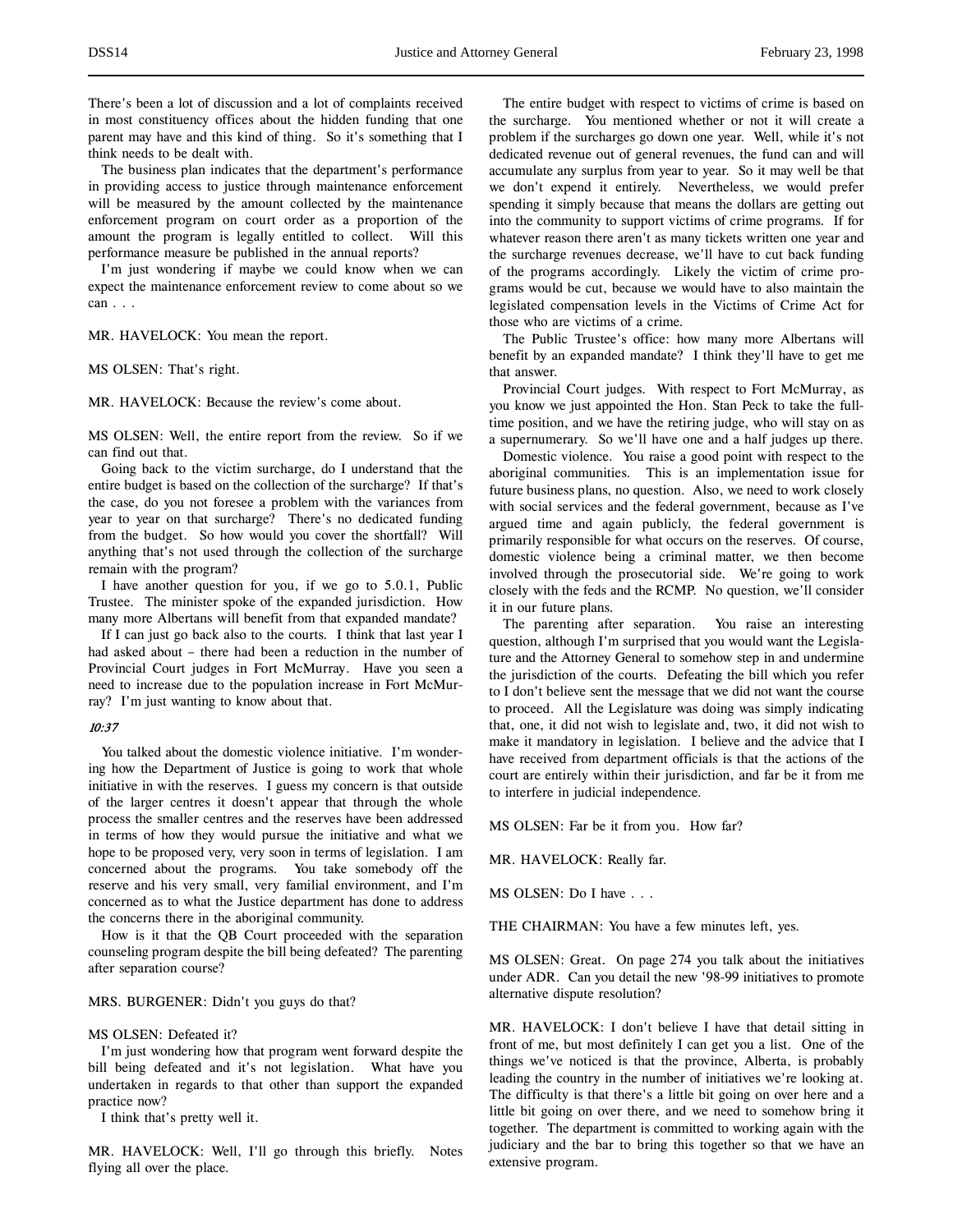We're also looking at and we have implemented on a pilot basis in Edmonton a mediation program which we fund. The Better Business Bureau in Calgary had a mediation program in place. They are now coming to us for some funding in that regard, and we will consider that. So again that's an area that we're specifically concentrating on. But we'll get you a detailed list on that.

MS OLSEN: I guess if I could come back very briefly to the parenting after separation course. That course is mandatory. So has the court not done what the Legislature chose not to do then?

MR. HAVELOCK: Well, this is within the jurisdiction of the courts to so order, and I'm not going to dispute that.

MS OLSEN: I'm sure you're not.

MR. HAVELOCK: That's right. As I said earlier, the Legislature did not say you couldn't do it. The Legislature just simply indicated that it did not wish to do it.

MS OLSEN: Fair enough. When we're talking about alternative dispute resolution, you chose – you set the precedent. When will the ADR bill be proclaimed?

MR. HAVELOCK: The ADR bill?

MS OLSEN: Well, that was the private member's bill on contract dispute resolution.

MR. HAVELOCK: That was by Grande Prairie-Wapiti if I'm not mistaken. When will it be proclaimed? I think Public Works is the lead ministry in that regard, so it's probably a better question for that minister. [interjection]

MS OLSEN: Better turn his mike off. I think he's getting to that point where he's going to get himself in trouble.

My colleague is just asking me what sort of feedback you are getting in terms of the privatized land titles registration?

MR. HAVELOCK: Personally, none.

MS OLSEN: Departmentally?

MR. HAVELOCK: I wasn't aware that it was an issue. Municipal Affairs again handles that area. So if there are any concerns, probably that'd be the better area to direct them to.

MS OLSEN: I'd just go back to 3.4.6, and you talked about the CJIS and the increase in the funding. I'm assuming the Department of Justice is also moving towards the Imagis system? Is that correct?

MR. HAVELOCK: Yes.

MS OLSEN: Yes. The answer is yes. That's good.

So I'm wondering how far along you are with the implementation of that particular system. Is this money in the criminal law division – you spoke of it going to computer systems. Is that part of it, and have you been able to implement the financial portion of that Imagis software? I guess my concern is – I know it's an overall project, but what impact has that had on the budget of the Justice department?

MR. HAVELOCK: It's not related to the CAP/CJIS issue at all.

It is separate. So far as I'm advised, we are on schedule with respect to what's been established by Treasury. I can't give you much more of an answer than that. It's been implemented by accounts payable in the general ledger systems modules. It's on track with other new modules; i.e., human resources payroll. Unfortunately, computers are not my strong point.

# 10:47

MS OLSEN: Okay. So I'm assuming, then, that that particular portion, which will I think put this department in a line in terms of where the department of Treasury is going with the quarterly budget reports, will help you with your budget through quarterly reporting in terms of seeing if you're in line with where you're headed.

MR. HAVELOCK: Absolutely.

MS OLSEN: These questions just keep popping up in front of me here. How many successful appeals to the joint legal aid committee from Albertans denied legal aid initially?

MR. HAVELOCK: Interestingly, I don't have that off the top of my head, but we'll get that for you.

MS OLSEN: You know, I would say that doesn't surprise me, but that's okay. That's another question for you.

In relation to corrections, a huge number of issues have been brought forward, and I'm just wondering what the ratio is of women to men in the institutions – guards and not inmates, so staff. Also with CAP, what are the ratios there? How many women in senior positions? How many women in promoted ranks? Are there any targets you have to ensure some equality there?

THE CHAIRMAN: Hon. member, I'm sorry, but as per our agreement, we now have 12 minutes left in our time. We're going to go to Dr. Pannu.

MR. HAVELOCK: We'll get the answers to those questions.

THE CHAIRMAN: You can write them down. Please begin.

DR. PANNU: Thank you, Madam Chairman. Mr. Minister, good morning. You are still functioning at good capacity?

MR. HAVELOCK: You tell me.

DR. PANNU: Well, after two hours of questions and answers, I guess I have to call on my ingenuity to raise some more questions. I'll try to do that in the very limited time I have.

One very general question. On page 279 in your departmental revenues, in the income statement, there's \$11.688 million – last year it was \$12.491 million – under other revenues. If you would take time later on, you know, when I finish my little thing, to tell me what that's about.

I was looking, Mr. Minister, at your business plan summary, the mission and then the goals, and then trying to relate the goals to the budgetary allocations to see if there is a good organic connection between those. For example, under the first goal, "Prevent crime through community policing." That's program 7. If I take you to program 7 there: crime prevention, \$25,000. If prevention is one of the important commitments of the department, then how come such measly resources are being allocated